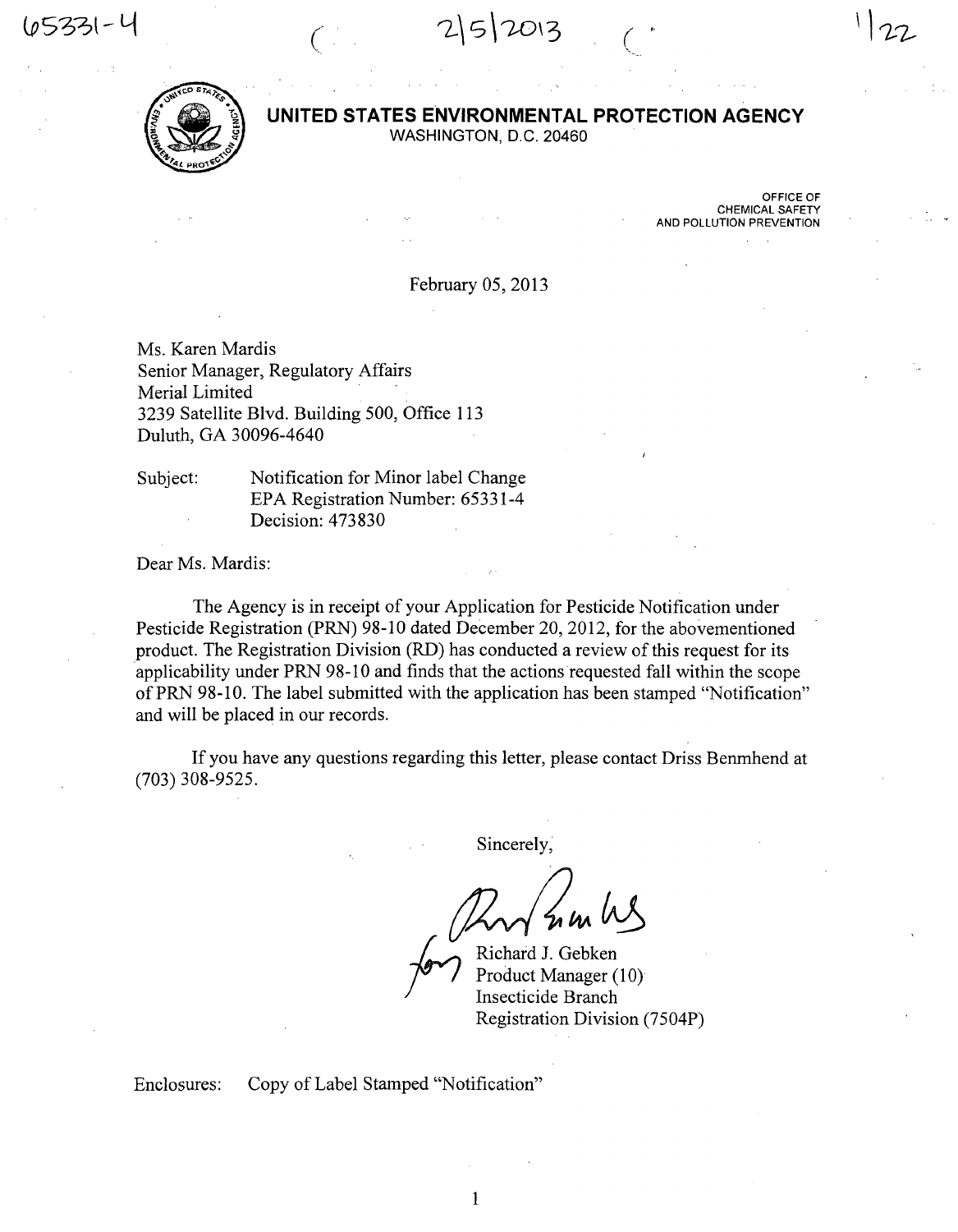| ١.                                                                                                                                                                                                                                                                          |                                                                                                               | <b>Print Form</b>                                                                                                                       |
|-----------------------------------------------------------------------------------------------------------------------------------------------------------------------------------------------------------------------------------------------------------------------------|---------------------------------------------------------------------------------------------------------------|-----------------------------------------------------------------------------------------------------------------------------------------|
| Please read instructions on reverse before completing form.<br><b>United States</b><br><b><i><u>CHPA</u></i></b><br><b>Environmental Protection Agency</b><br>Washington, DC 20460                                                                                          | $\times$<br><b>Other</b>                                                                                      | Form Approved. OMB No. 2070-0060. Approvel expires 2-28<br><b>OPP Identifier Number</b><br><b>Registration</b><br><b>Amendment</b>      |
|                                                                                                                                                                                                                                                                             | <b>Application for Pesticide - Section I</b>                                                                  |                                                                                                                                         |
| 1. Company/Product Number<br>65331-4                                                                                                                                                                                                                                        | 2. EPA Product Manager<br>Richard Gebken                                                                      | 3. Proposed Classification                                                                                                              |
| 4. Company/Product (Name)<br>Frontline Plus For Cats                                                                                                                                                                                                                        | PM#<br>-10-                                                                                                   | $\times$ None<br><b>Restricte</b>                                                                                                       |
| 5. Name and Address of Applicant (Include ZIP Code)<br><b>Merial Limited</b><br>3239 Satellite Blvd., Bld. 500<br>Duluth, GA 30096                                                                                                                                          | to:                                                                                                           | 6. Expedited Reveiw. In accordance with FIFRA Section 3(c)(3)<br>(b)(i), my product is similar or identical in composition and labeling |
| Check if this is a new address                                                                                                                                                                                                                                              | <b>Product Name</b><br><b>Section - II</b>                                                                    |                                                                                                                                         |
| Amendment - Explain below.<br>Resubmission in response to Agency letter dated ___<br>Notification - Explain below.<br>$\times$<br>Explanation: Use additional page(s) if necessary. (For section I and Section II.)<br>Addition of Alternate Brand Name per PR Notice 98-10 | Final printed labels in repsonse to<br>Agency letter dated<br>"Me Too" Application.<br>Other - Explain below. |                                                                                                                                         |
|                                                                                                                                                                                                                                                                             | <b>Section - III</b>                                                                                          | 50000                                                                                                                                   |
| 1. Material This Product Will Be Packaged In:                                                                                                                                                                                                                               |                                                                                                               |                                                                                                                                         |
| <b>Child-Resistant Packaging</b><br>Unit Packaging<br>mman and the second the second the second the second the second the second the second that is a second the second that $\sim$<br>Yes<br>Yes<br>x<br>No<br>No<br>If "Yes"<br>No. per                                   | Water Soluble Packaging<br>$\sqrt{2}$<br>Yes<br>Ngxt<br>$\times$<br>If "Yes"<br>No. per                       | 2. Type of Container<br>$\mathfrak{e}$<br><b>A</b> etal<br>$\boldsymbol{\times}$<br><b>Hastic</b><br><b>Glass</b><br>Paper              |
| <b>Certification must</b><br>Unit Packaging wgt.<br>container<br>be submitted<br>6 oz.<br>1,3,or 6                                                                                                                                                                          | container<br>Package wgt                                                                                      | Other (Specity<br>c C                                                                                                                   |
| 3. Location of Net Contents Information<br>x<br>Label<br>Container                                                                                                                                                                                                          | 4. Size(s) Retail Container<br>On Label<br>$0.017$ fl. oz.<br>Label insert                                    | 5. Location of Label Directions access<br>On Labeling accompaning product<br>$\circ$                                                    |
| 6. Manner in Which Label is Affixed to Product                                                                                                                                                                                                                              | X<br>Other<br>Lithograph<br>Paper glued<br>Stenciled                                                          |                                                                                                                                         |
|                                                                                                                                                                                                                                                                             | <b>Section - IV</b>                                                                                           |                                                                                                                                         |
| 1. Contact Point (Complete items directly below for identification of individual to be contacted, if necessary, to process this application.)                                                                                                                               |                                                                                                               |                                                                                                                                         |
| Name<br>Karen Mardis                                                                                                                                                                                                                                                        | Title<br>Senior Manager, Regulatory Affairs                                                                   | Telephone No. (Include Area Code)<br>678-638-3706                                                                                       |
| I certify that the statements I have made on this form and all attachments thereto are true, accurate and complete.<br>I acknowledge that any knowlinglly false or misleading statement may be punishable by fine or imprisonment or<br>both under applicable law.          | <b>Certification</b>                                                                                          | <b>6. Date Application</b><br>Received<br>(Stamped)                                                                                     |
| 2. Signature                                                                                                                                                                                                                                                                | 3. Title<br>Senior Manager, Regulatory Affairs                                                                |                                                                                                                                         |
| 4. Typed Name<br>Karen Mardis                                                                                                                                                                                                                                               | 5. Date<br>December 20, 2012                                                                                  |                                                                                                                                         |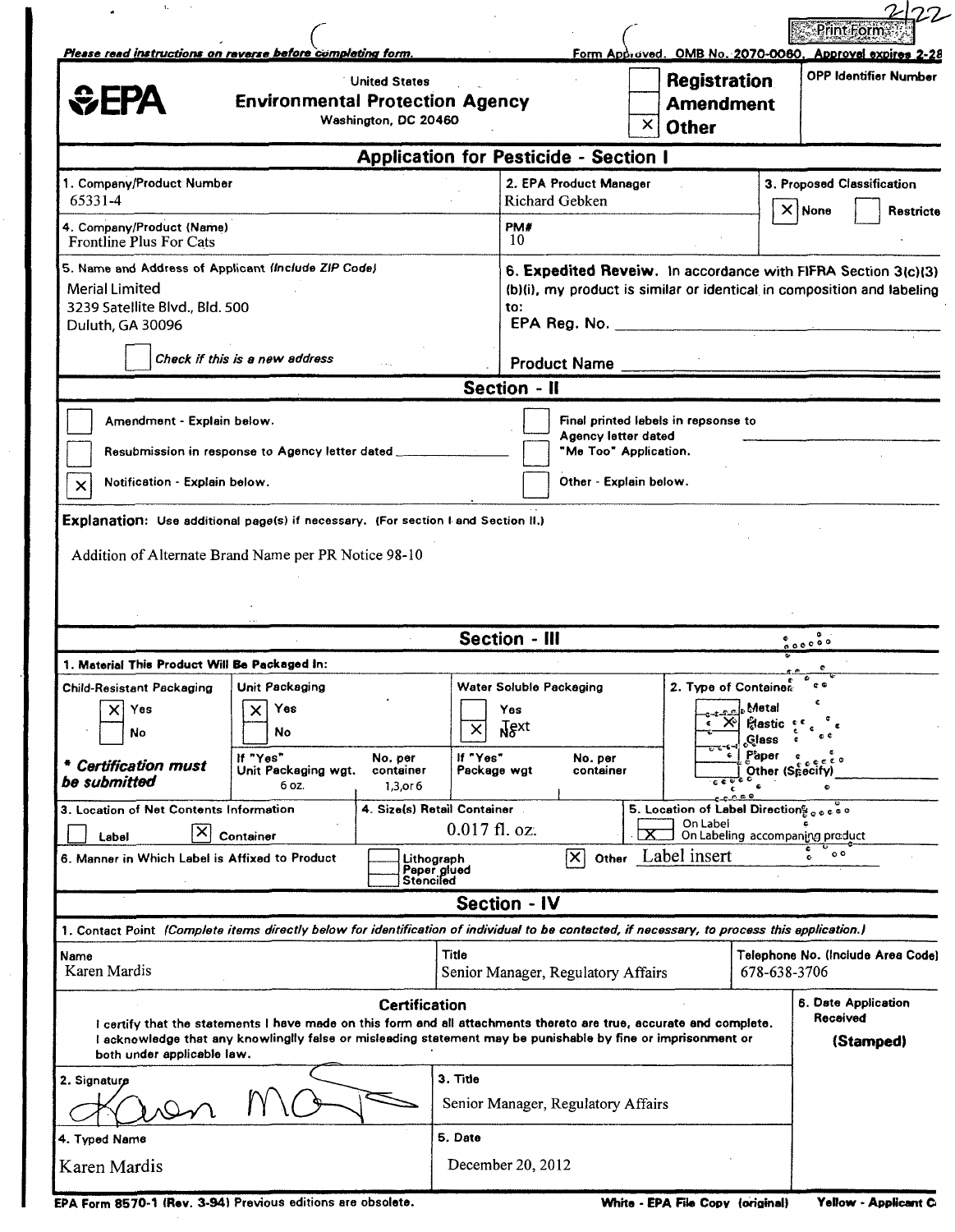Karen Mardis Senior Manager, Regulatory Affairs North America Tel: 678-638-3706 Fax: 678-638-3707 karen.mardis@rnerial.com

 $\begin{array}{c} \begin{array}{c} \begin{array}{c} \end{array} \end{array}$ 



i.?-

3239 Satellite Blvd Duluth.GA 30096 Tel: 678.638.3000

 $e$   $e$   $e$   $e$   $e$   $e$ C € t f <L c t e « r o e tt G ft «•

December 20, 2012

Richard Gebken, Product Manager 10 Registration Division Office of Pesticide Programs (7505P) U.S. Environmental Protection Agency Room S-4900, One Potomac Yard 2777 South Crystal Drive Arlington, VA 22202-4501

| <b>SUBJECT:</b> | Addition of Alternate Brand Name |  |
|-----------------|----------------------------------|--|
|                 |                                  |  |

Frontline® Plus for Cats: EPA Reg. No. 65331-4 Frontline Plus for Dogs: EPA Reg. No. 65331-5

Dear Mr. Gebken:

Merial hereby submits the following notification to add an alternate brand name to the above mentioned products. The alternate brand names will be Frontline Top Spot<sup>®</sup> for Cats (EPA Reg. No. 65331-4) and Frontline Top Spot for Dogs (EPA Reg. No. 65331-5). To that end please find attached:

• A completed application (EPA Form 8570-1) for each product

• 3 copies of labeling for each product

Please note that the labeling provided does not yet include all of the mitigation actions identified in the Agency's Pet Spot-On Mitigation Plan. Merial's submission of September 20, 2012 regarding specific points of the mitigation plan is still under review at the agency. Merial will update the labeling, as appropriate, once an agreement on these items has been reached.

This notification is consistent with the provisions of PR Notice 98-10 and EPA regulations at 40 CFR 152.46, and no other changes have been made to the labeling or the confidential statement of formula of this product. I understand that it is a violation of 18 U.S.C. Sec. 1001 to willfully make any false statement to EPA. I further understand that is this notification is not consistent with the terms of PR Notice 98-10 and 40 CFR 152.46, this product may be in violation of FIFRA and I may be subject to enforcement ;action and penalties under sections 12 and 14 of FIFRA.

If you have any questions or require additional information, please contact me by telephone at 678-638-3138 or email at Karen.Mardis@Merial.com.

Sincerely,  $\cup$ 

Karen Mardis

Merial Limited is a company limited by shares registered in England and Wales (registered number 3332751) with a registered office at PO Box 327. Sandringham House. Sandringham Avenue. Harlow Business Park. Harlow. Essex CM19 5QA, England, and domesticated in Delaware. USA as Merial LLC.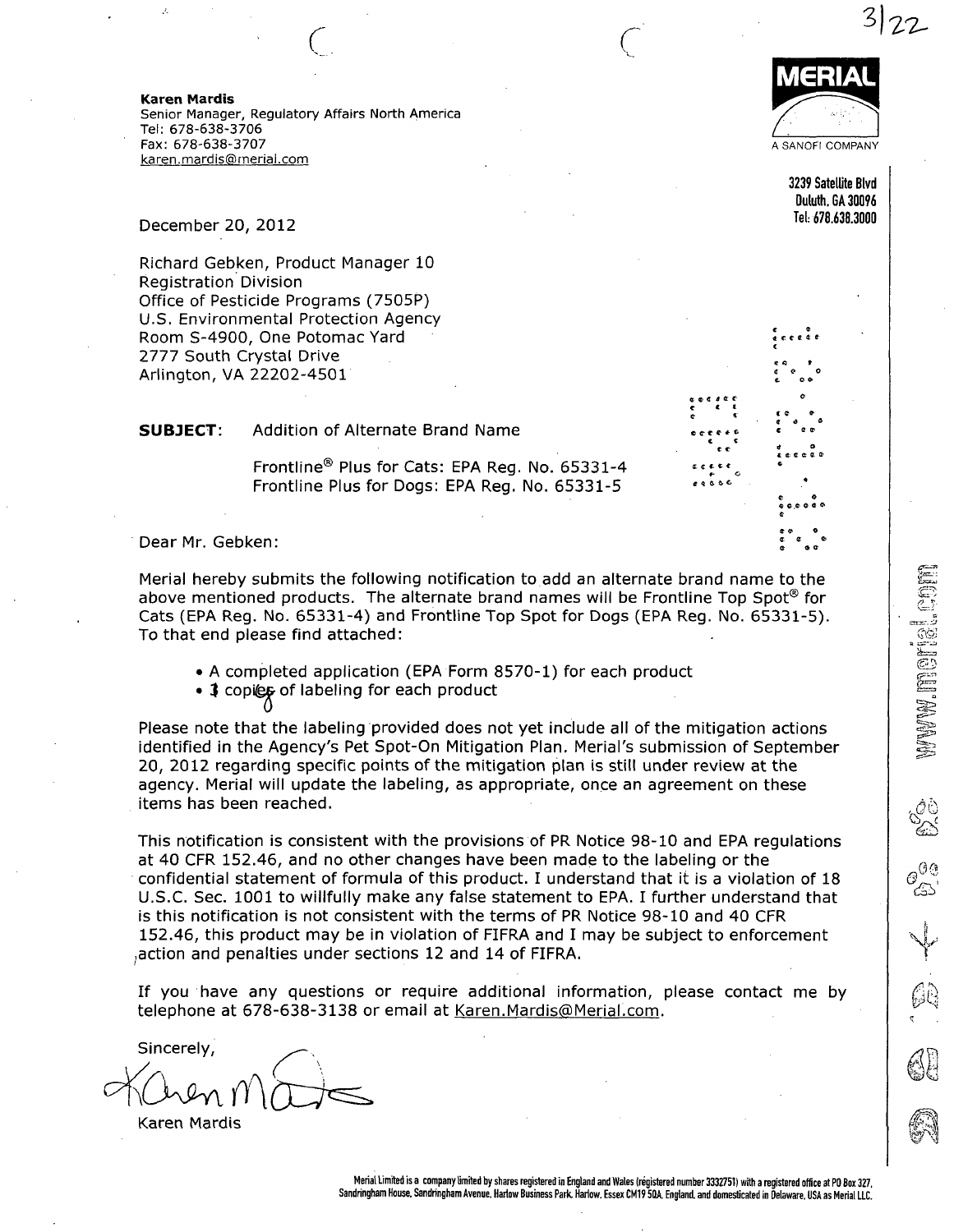Reason to issue: Addition of Alternate Brand Name<br>EPA Reg. No. 65331-4 EPA Reg. No. 65331-4 Information in [ ] is optional. November 26, 2012

## Master Label Ix, 3x and 6x pipette presentations

[Optional text appears in brackets - the final product label may include some or all of the optional text on the front, back, or side panels.]

# FRONTLINE® Plus FOR CATS [ABN] [FRONTLINE® Top Spot ® FOR CATS

(FRONT PANEL OF 3X and 6X CARTON)

 $\sim 1$ 

 $\begin{array}{l} \mathcal{P}_{\mathbf{h}}^{(1)} \\ \mathcal{P}_{\mathbf{h}}^{(2)} \\ \mathcal{P}_{\mathcal{P}}^{(1)} \mathcal{Q}_{\mathcal{P}_{\mathcal{P}}^{(2)}} \end{array}$ 

## [Full brand name]

[3][6] doses

c c c c c c c e t c c o c c c c c c c c t c t c<br>contre c c t f. c

Notification

Picture of Pipette

Picture of Cat

## Kills fleas, flea eggs & larvae, ticks, [&] chewing lice [& mosquitoes]

- Fast-acting
- Long-lasting
- Waterproof

## Kills ticks, including those that may transmit Lyme disease

For use ONLY on CATS & KITTENS 8 Weeks and Older.

ACTIVE INGREDIENT:

Fipronil 9.8% (S)-methoprene............................11.8% INERT INGREDIENTS...................78.4% TOTAL 100%

Contains [3][6]-0.017 fl oz (0.50 ml) applicators

| SEE INSERT FOR FIRST AID AND PRECAUTIONARY STATEMENTS |  |
|-------------------------------------------------------|--|
| KEEP OUT OF REACH OF CHILDREN                         |  |
| <b>CAUTION</b>                                        |  |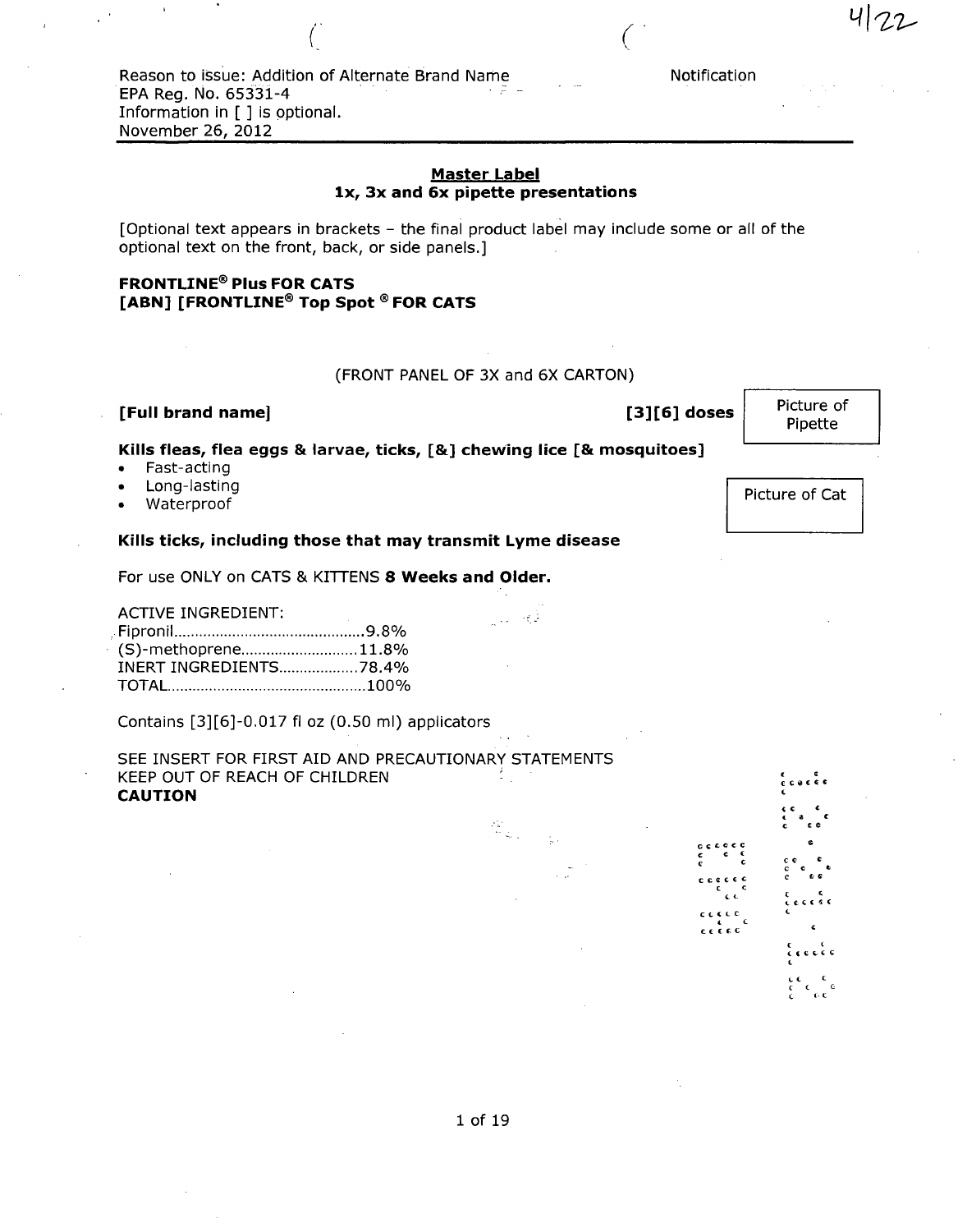$\left( \begin{array}{c} 1 \end{array} \right)$ 

## (LEFT INNER PANEL OF 3X and 6X CARTON)

## [Full brand name]

#### [Full or partial brand name] is:

- Fast-acting
- Long-lasting
- Waterproof

One spot application is all that's needed:

[Full or partial brand name] spreads from the single point of application, rapidly covering the entire cat and localizing in the hair, on the surface of the skin and in the sebaceous glands. These glands act as a reservoir, continuously replenishing [Full or partial brand name] onto the skin and hair coat, so it keeps working even if the cat gets wet.

Fleas, ticks, and chewing lice are killed quickly after coming into contact with a treated cat. Fleas and ticks do not need to bite the cat in order to die.

# [Full or partial brand name]:

Fleas

- Kills fleas, flea eggs and flea larvae
- Prevents all flea stages (egg, larvae, pupae) from developing
- Stops existing infestations and prevents establishment of new infestations
- Kills fleas which may cause flea allergy dermatitis

#### Ticks

- Kills all life stages of ticks (larva, nymph and adult), including deer ticks (Ixodes scapularis), brown dog ticks (Rhipicephalus sanguineus), American dog ticks (Dermacentor variabilis) and lone star ticks (Amblyomma americanum)
- Kills ticks that may transmit Lyme disease, Rocky Mountain spotted fever, ehrlichiosis, babesiosis, anaplasmosis, haemobartonellosis and other tick-borne diseases

# c c Lice • Rapidly eliminates chewing lice infestations [Mosquitoes] • [Kills mosquitoes] c [Full or partial brand name] is approved for use on all cats, including: • Breeding, pregnant, and lactating queens ' • Kittens as young as 8 weeks Adult Fleas Flea Eggs Flea Larvae Ticks Chewing Lice [Mosquitoes]

2 of 19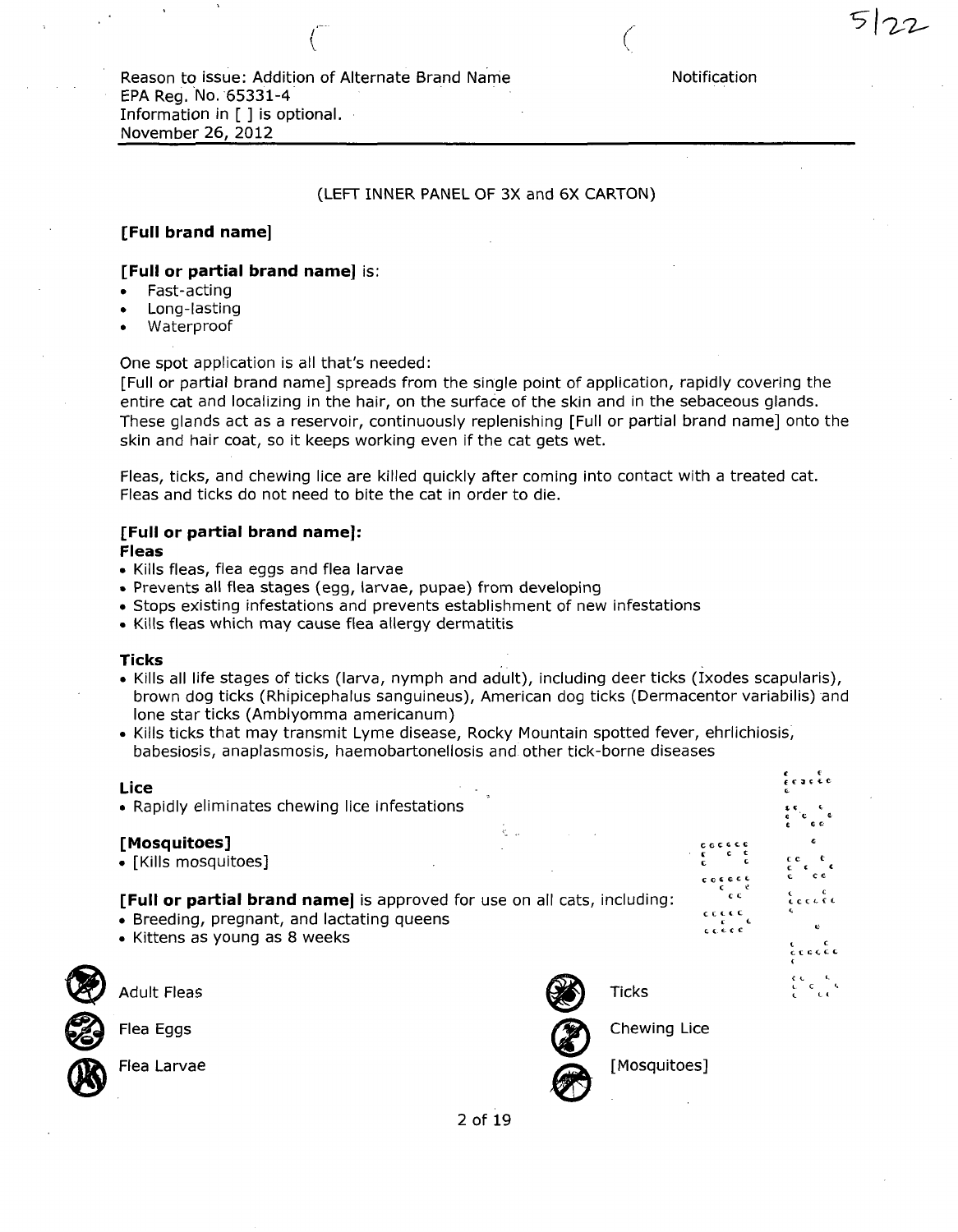Reason to issue: Addition of Alternate Brand Name EPA Reg. No. 65331-4 Information in [ ] is optional. November 26, 2012

#### Notification

7/2-

#### (RIGHT INNER PANEL OF 3X and 6X CARTON)

#### How to Apply [Full or partial brand name]







#### Step 1. To REMOVE Applicator

Lift and remove the plastic tab to expose foil backing; then peel away the foil. Or use scissors to open.

# Step 2.

OPEN Applicator

Hold upright with foil side toward you and snap applicator tip.

## Step 3.

#### APPLY [Full or partial brand name]

Part the cat's hair above the shoulder blades, at the base of the neck. Place the applicator tip just above the skin and squeeze. Apply entire contents of the applicator in a single spot directly onto the cat's skin. Do not apply on top of the hair coat. Avoid contact with treated area until dry.

Questions or Comments? Call: 1-800-660-1842. Monday-Friday, 8am-8pm EST or visit us at www. FRONTLINE.com

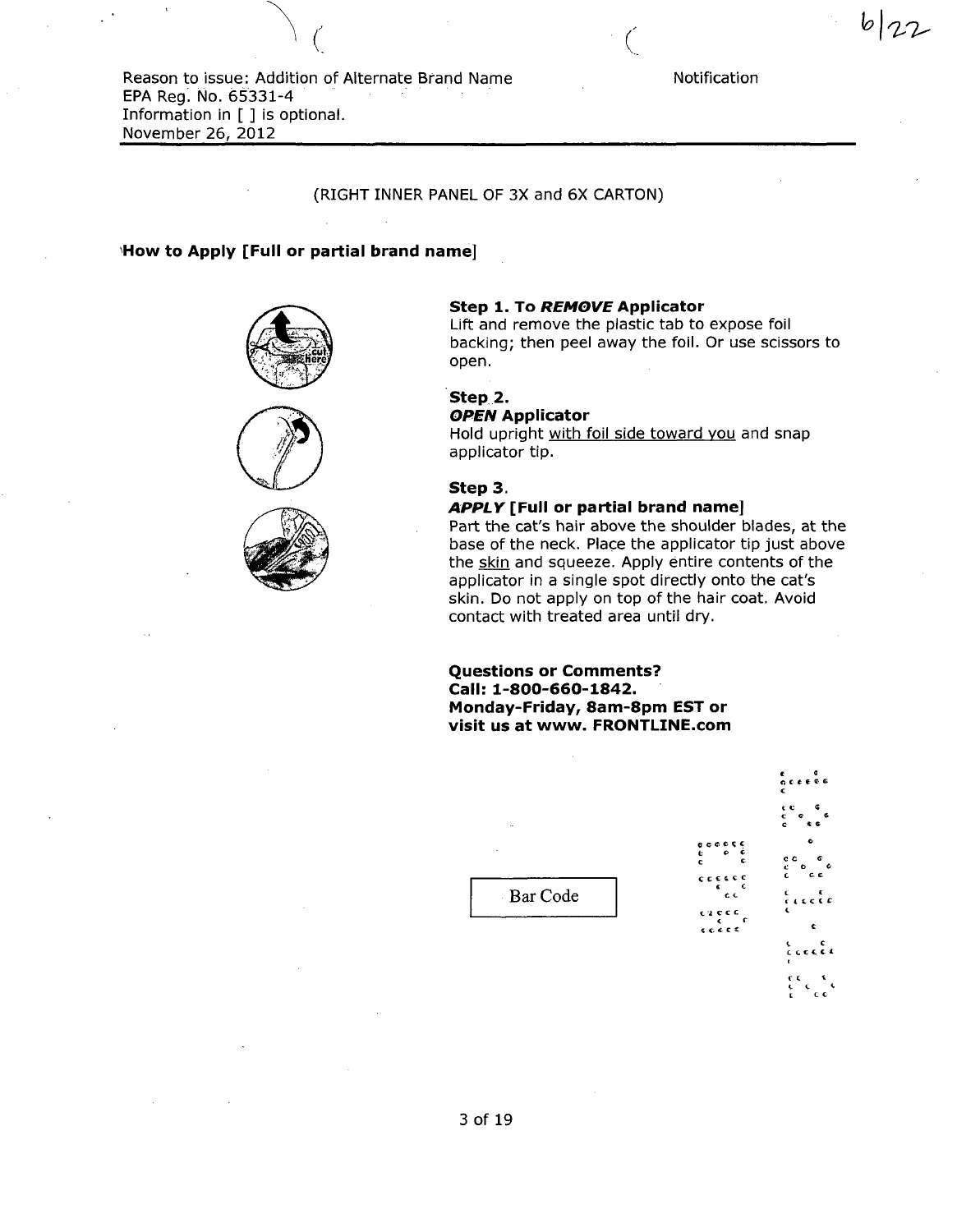Reason to issue: Addition of Alternate Brand Name Notification EPA Reg. No. 65331-4 Information in [ ] is optional. November 26, 2012

## (BACK PANEL OF 3X and 6X CARTON)

#### [Full brand name] '

[Full or partial brand name] provides fast-acting, long-lasting, waterproof treatment and control of fleas, ticks, [&] chewing lice [& mosquitoes] for use ONLY on cats and kittens 8 weeks or older.

#### Directions for Use

It is a violation of Federal Law to use this product in a manner inconsistent with its labeling. Do not allow children to apply product. TO PREVENT HARM TO YOU AND YOUR PET, READ ENTIRE LABEL AND ENCLOSED DIRECTIONS BEFORE EACH USE. FOLLOW ALL DIRECTIONS AND PRECAUTIONARY STATEMENTS CAREFULLY. USE ON CATS ONLY. DO NOT USE ON RABBITS. DO NOT USE ON OTHER ANIMALS.

To kill fleas, flea eggs & larvae, ticks, [and] chewing lice [and mosquitoes], apply [Full or partial brand name] as follows:

- To REMOVE Applicator: Lift and remove the plastic tab to expose foil backing; then peel away the foil. Or use scissors to open.
- OPEN Applicator. Hold upright with foil side toward you and snap applicator tip.
- APPLY [Full or partial brand name]. Part the cat's hair above the shoulder blades, at the base of the neck. Place the applicator tip just above the.skin and squeeze. Apply entire contents of the applicator in a single spot directly onto the cat's skin. Do not apply on top of the hair coat. Avoid contact with treated area until dry.

[Full or partial brand name] is approved for use on all cats, including breeding, pregnant, and lactating queens and kittens as young as 8 weeks.

[Full or partial brand name] remains effective even after bathing, water immersion, or exposure to sunlight.

## Frequency of Application

When used monthly, [Full or partial brand name] completely breaks the flea life cycle and controls tick and chewing lice infestations. Do not reapply [Full or partial brand name] for 30 days. lc-.dc

[Full or partial brand name] kills adult fleas, flea eggs, and flea larvae for up to six weeks. [Full or partial brand name] also prevents development of all flea stages for up to six weeks: [Full or partial brand name]can control fleas up to six weeks, however, if there is a high risk of sold reinfestation or if the cat has fleas which may cause flea allergy dermatitis,  $\alpha$  once monthly  $\epsilon$ application may be needed.  $\epsilon_0$  can be needed.  $c^{\prime}$ 

[Full or partial brand name] kills ticks for at least one month. A once monthly application is  $\xi_s$ recommended where tick control is needed. [Full or partial brand name] kills all'life stages of ticks (larva, nymph and adult).

[Full or partial brand name] kills ticks that may transmit Lyme disease, Rocky Mountain $\tilde{\mathcal{C}}^{\text{cc} \text{cc}}$ spotted fever, ehrlichiosis, babesiosis, anaplasmosis, haemobartonellosis and other tick-borre diseases. ^ %•/'

[Full or partial brand name] kills chewing lice for at least one month. A once monthly application is recommended where chewing lice control is needed.

[[Full or partial brand name] kills mosquitoes within 24 hours for up to 14 days, and within 48 hours for up to 28 days, with a monthly application.]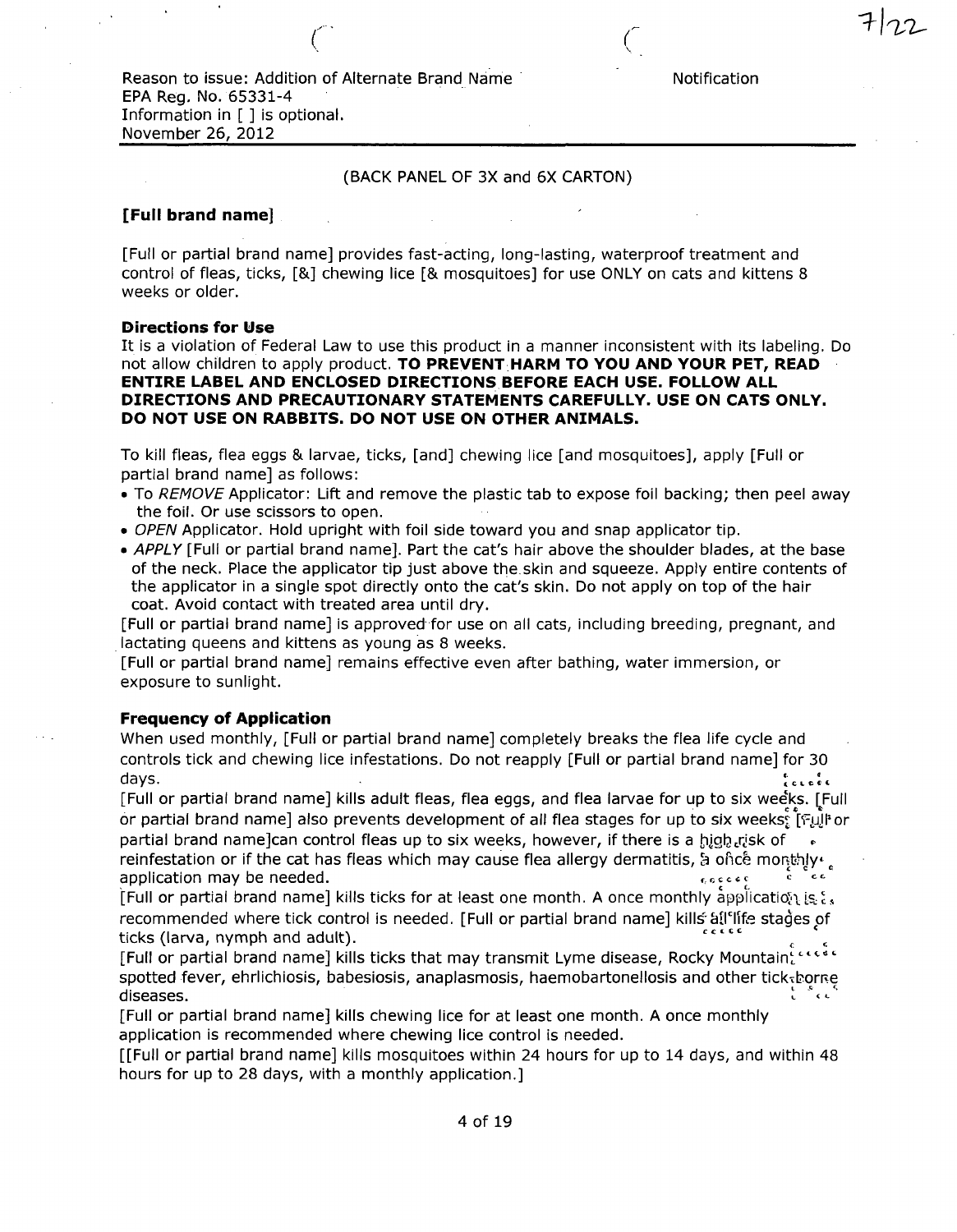Reason to issue: Addition of Alternate Brand Name EPA Reg. No. 65331-4 Information in [ ] is optional. November 26, 2012

## (BACK PANEL OF 3X and 6X CARTON - CONT.)



Please call our experts at 1-800-660-1842, Monday-Friday, 8am-8pm EST, with any questions or comments about flea, tick, [or] chewing lice, [or mosquito] control or [Full or partial brand name].



Merial Limited 3239 Satellite Blvd. Duluth, GA 30096-4640, USA MADE IN FRANCE

©FRONTLINE and TOP SPOT are registered trademarks of Merial. ©2012 Merial Limited, Duluth, GA. All rights reserved.

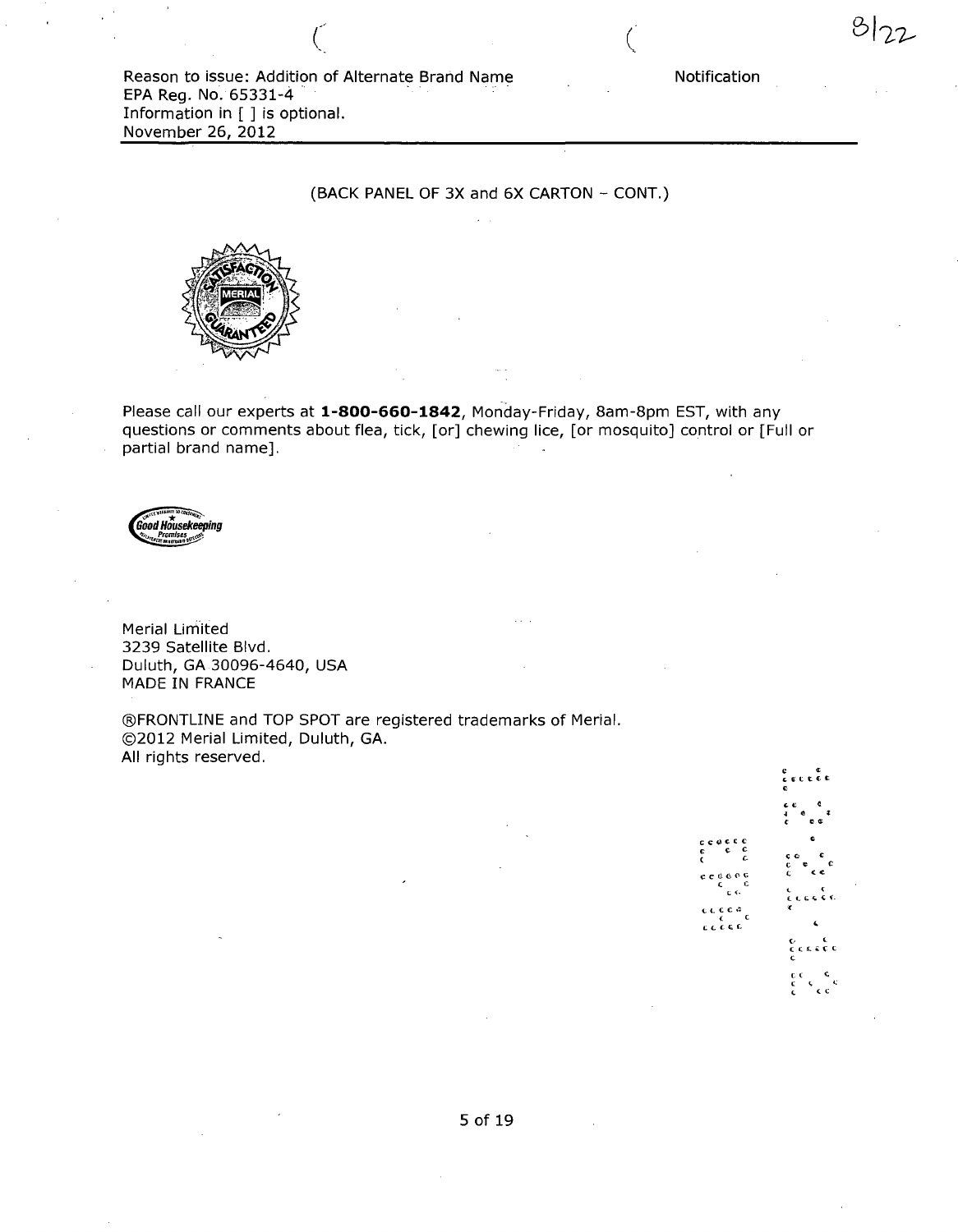$\left($ 

(TOP OUTER PANEL and LEFT SIDE OUTER PANEL OF 3X and 6X CARTON)

 $\beta = \gamma_2 \beta$ 

## [Full brand name]

For use ONLY on CATS & KITTENS 8 Weeks and Older

 $[3][6]$  doses

| Picture of<br>pipette |  |
|-----------------------|--|
|                       |  |

(BOTTOM OUTER PANEL OF 3X and 6X CARTON)

 $\mathbb{R}^2$ 

For cat use only

Bar Code

(RIGHT SIDE PANEL OF 3X and 6X CARTON) c i- $\frac{1}{2}$  c EPA Reg. No 65331-4 LOT NO: EPA Est. c c t c e <sup>C</sup> ttt C C C V C c<br>cccee

Notification

 $9|$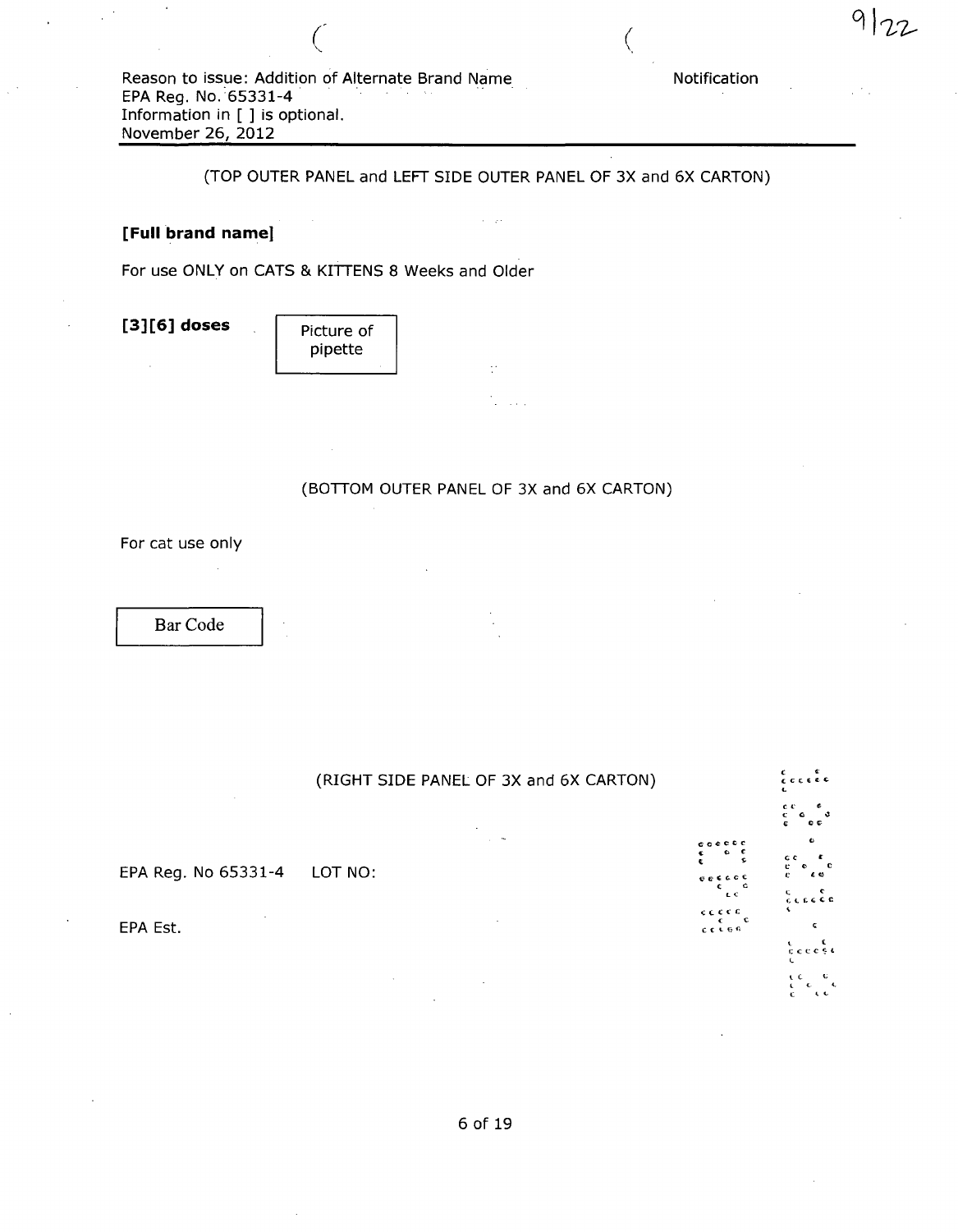Reason to issue: Addition of Alternate Brand Name Notification EPA Reg. No. 65331-4 Information in [ ] is optional. November 26, 2012

(INSERT FOR 3X AND 6X)

 $\mathcal{C}_{\alpha}$  contrary to the contrary of  $\mathcal{C}_{\alpha}$ 

#### [Full brand name]

For use ONLY on CATS & KITTENS 8 weeks or older: Fast-acting, long-lasting, waterproof treatment and control of fleas, flea eggs & larvae, ticks, [and] chewing lice [and mosquitoes]. ACTIVE INGREDIENTS fipronil 9.8% (S)-methoprene .....11.8% INERT INGREDIENTS ...78.4% TOTAL ...100.0% KEEP OUT OF REACH OF CHILDREN CAUTION [Full or partial brand name]: Fleas • Kills fleas, flea eggs and flea larvae

- Prevents all flea stages (egg, larvae, pupae) from developing
- Stops existing infestations and prevents establishment of new infestations
- Kills fleas which may cause flea allergy dermatitis
- Ticks
- Kills all life stages of ticks (larva, nymph and adult), including brown dog ticks (Rhipicephalus sanguineus), American dog ticks (Dermacentor variabilis), lone star ticks (Amblyomma americanum) and deer ticks (Ixodes scapularis)
- Kills ticks that may transmit Lyme disease, haemobartonellosis, ehrlichiosis, babesiosis, anaplasmosis and other tick-borne diseases

#### Lice

• Rapidly eliminates chewing lice infestations

#### [Mosquitoes]

• [Kills mosquitoes]

[Full or partial brand name] is approved for use on all cats, including:

• Breeding, pregnant, and lactating queens

 $\bullet$  Kittens as young as 8 weeks

#### One spot application is all that's needed:

[Full or partial brand name] spreads from the single point of application, rapidly covering the\* entire cat and localizing in the hair, on the surface of the skin and in the sebases glands. These glands act as a reservoir, continuously replenishing FRONTLINE Plus (åltermate bí;and'. name) onto the skin and hair coat, so it keeps working even if the cat gets wet.'Fleas, ticks, and chewing lice are killed quickly after coming into contact with a treated cat. Fleas and ticks do not need to bite the cat in order to die.<br> **EXECTIONS EOD HEE** do not need to bite the cat in order to die.

#### DIRECTIONS FOR USE

It is a violation of Federal Law to use this product in a manner inconsistent with its labelings Do not allow children to apply product. TO PREVENT HARM TO YOU AND YOUR PET, READ ENTIRE LABEL AND DIRECTIONS BEFORE EACH USE. FOLLOW ALL DIRECTIONS AND CC PRECAUTIONARY STATEMENTS CAREFULLY. USE ON CATS ONLY. DO NOT USE ON RABBITS. DO NOT USE ON OTHER ANIMALS.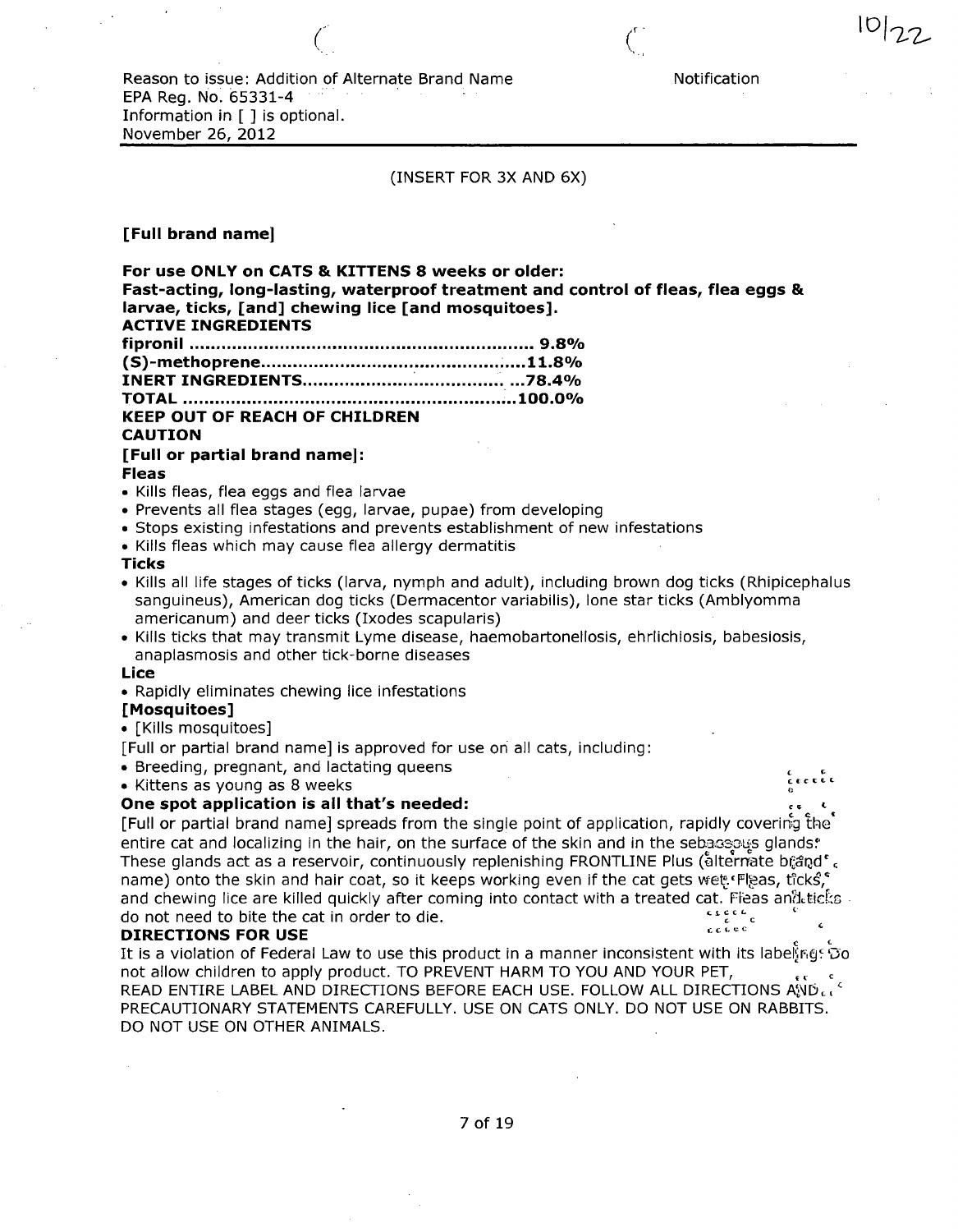$\ddot{\phantom{0}}$  .

## (INSERT FOR 3X AND 6X - CONT.)

To kill fleas, flea eggs & larvae, ticks, chewing lice and mosquitoes, apply [Full or partial brand name] as follows:

• To REMOVE Applicator: Lift and remove the plastic tab to expose foil backing; then peel away the foil. Or use scissors to open.

• OPEN Applicator. Hold upright with foil side toward you and snap applicator tip.

• APPLY [Full or partial brand name].

Part the cat's hair above the shoulder blades, at the base of the neck. Place the applicator tip just above the skin and squeeze. Apply entire contents of the applicator in a single spot directly onto the cat's skin. Do not apply on top of the hair coat. Avoid contact with treated area until dry.

[Full or partial brand name] is approved for use on all cats, including breeding, pregnant, and lactating queens and kittens as young as 8 weeks.

[Full or partial brand name] remains effective even after bathing, water immersion, or exposure to sunlight.

## FREQUENCY OF APPLICATION

When used monthly, [Full or partial brand name] completely breaks the flea life cycle and controls tick and chewing lice infestations. Do not reapply [Full or partial brand name] for 30 days.

[Full or partial brand name] kills adult fleas, flea eggs, and flea larvae for up to six weeks. [Full or partial brand name] also prevents development of all flea stages for up to six weeks. [Full or partial brand name] can control fleas for up to six weeks, however, if there is a high risk of reinfestation or if the cat has fleas which may cause flea allergy dermatitis, a once monthly application may be needed.

[Full or partial brand name] kills ticks for at least one month. A once monthly application is recommended where tick control is needed. [Full or partial brand name] kills all life stages of ticks (larva, nymph and adult). [Full or partial brand name] kills ticks that may transmit Lyme disease, haemobartonellosis, ehrlichiosis, babesiosis, anaplasmosis and other tick-borne diseases.

[Full or partial brand name] kills chewing lice for at least one month. A once monthly application is recommended where chewing lice control is needed.

[[Full or partial brand name] kills mosquitoes within 24 hours for up to 14 days, and within 48 hours for up to 28 days, with a monthly application.]  $\mathsf{AL}$  . The set of the set of the set of the set of the set of the set of the set of the set of the set of the set of the set of the set of the set of the set of the set of the set of the set of the set of the set of t

## STORAGE AND DISPOSAL

Do not contaminate water, food, or feed by storage and disposal. **STORAGE.** Store unused product in original container only, out of reach of childreh and  $\frac{1}{2}$ . The contract of the contract of  $\frac{1}{2}$  and  $\frac{1}{2}$  and  $\frac{1}{2}$  animals.

**PESTICIDE DISPOSAL. If partly filled:** Call your local solid waste agency or  $\frac{1}{2}$ -800-  $\frac{5}{6}$ cccase CLEANUP for disposal instructions. Never place unused product down any indeter  $\epsilon$ or outdoor drain.

CONTAINER DISPOSAL. If empty: Nonrefillable container. Do not reuse or refill this container. Place in trash or offer for recycling if available.

#### FIRST AID

Have the product container or label with you when calling a poison control center or doctor or going for treatment.

IF SWALLOWED: Call a poison control center or doctor immediately for treatment advice. Have person sip a glass of water if able to swallow. Do not induce vomiting unless told to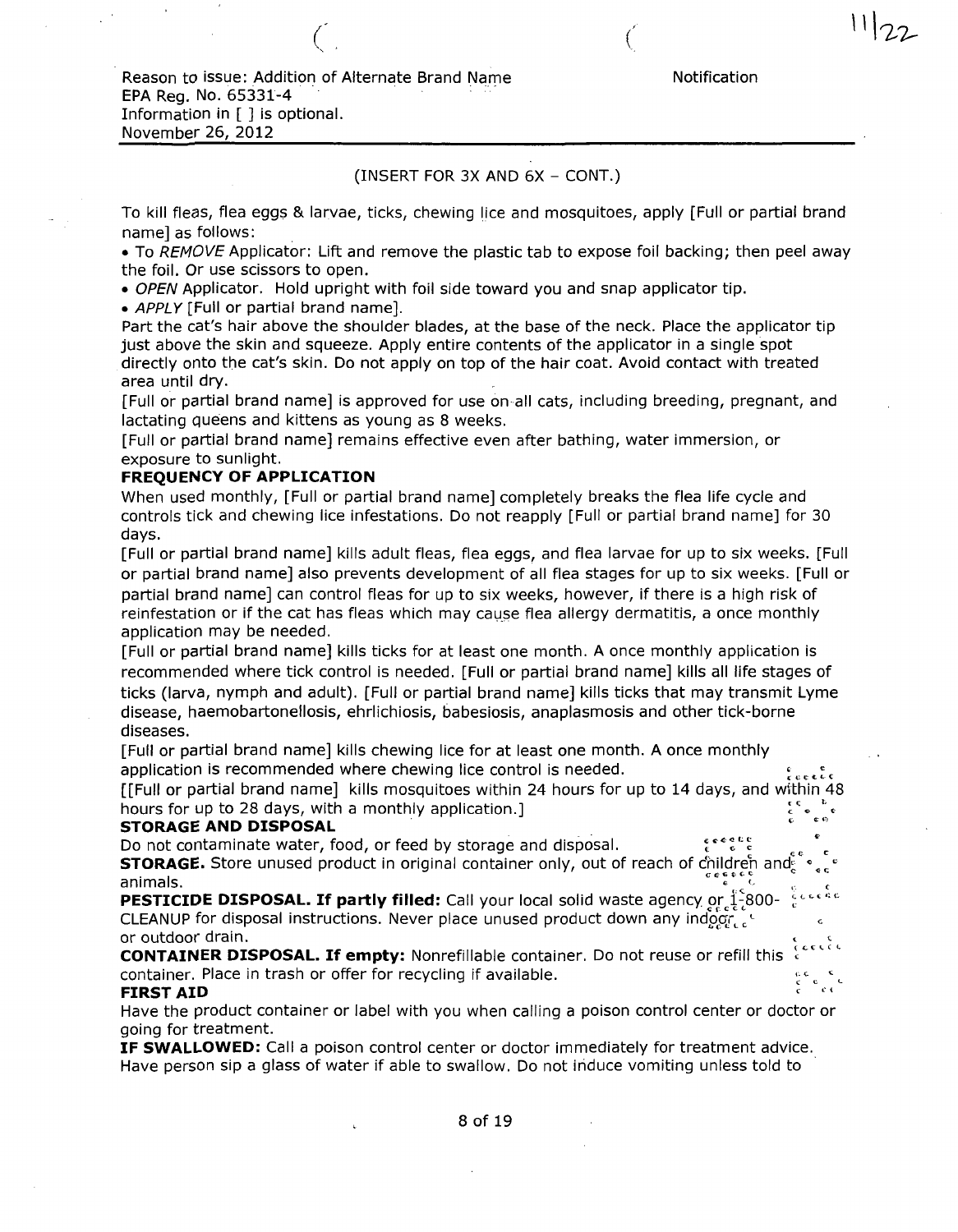## (INSERT FOR 3X AND 6X - CONT.)

do so by a poison control center or doctor. Do not give anything by mouth to an unconscious person.

IF IN EYES: Hold eye open and rinse slowly and gently with water for 15-20 minutes. Remove contact lenses, if present, after the first 5 minutes, then continue rinsing eye. Call a poison control center or doctor for treatment advice.

IF ON SKIN OR CLOTHING: Take off contaminated clothing. Rinse skin immediately with plenty of water for 15-20 minutes. Call a poison control center or doctor for treatment or advice.

## PRECAUTIONARY STATEMENTS

### HAZARDS TO HUMANS. CAUTION.

Harmful if swallowed. Causes eye irritation. Avoid contact with skin, eyes or clothing. Wash hands thoroughly with soap and water after handling and before eating, drinking, chewing gum, or using tobacco.

#### HAZARDS TO DOMESTIC ANIMALS.

For external use only. Do not use on kittens under 8 weeks of age. Individual sensitivities, while rare, may occur after using any pesticide product. Pets may experience some temporary irritation at the site of product application. If signs persist, or become more severe within a few days of application, consult a veterinarian immediately. Certain medications can interact with pesticides. Consult a veterinarian before using on medicated, debilitated or aged animals. Call 1-800-660-1842, Monday-Friday, 8am-8pm EST.

## PHYSICAL OR CHEMICAL HAZARDS

COMBUSTIBLE: Do not use or store near heat or open flame.

#### WARRANTY

To the extent consistent with applicable law, seller makes no warranty, expressed or implied, concerning the use of this product other than indicated on the label. Buyer assumes all risk of use and handling of this material when such use and handling are contrary to label instructions.

EPA Reg. No. 65331-4

#### Merial Limited

3239 Satellite Blvd. Duluth, GA 30096-4640, USA

©FRONTLINE and TOP SPOT are registered trademarks of Merial. ©2012 Merial Limited, Duluth, GA. All rights reserved.

Bar Code

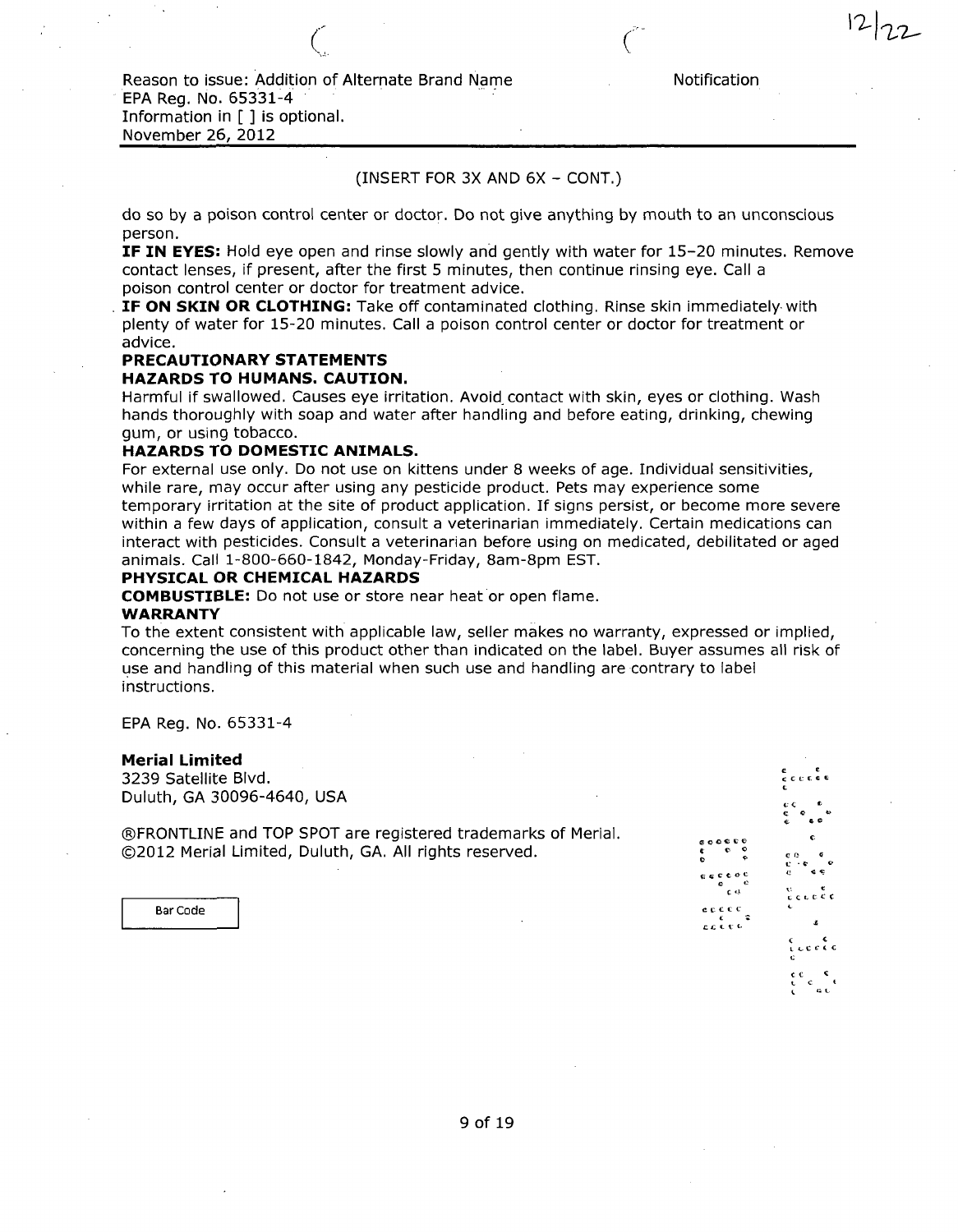$13|22$ 

Reason to issue: Addition of Alternate Brand Name EPA Reg. No. 65331-4 Information in [ ] is optional. November 26, 2012

(3X and 6X BLISTER)

# [Full or partial brand name]



TO REMOVE APPLICATOR: Lift and remove the plastic tab to expose foil backing; then peel away the foil. Or use scissors to open.

 $\gamma_{\rm th}$ 

0.017 fl oz Lot #

**CAT** 

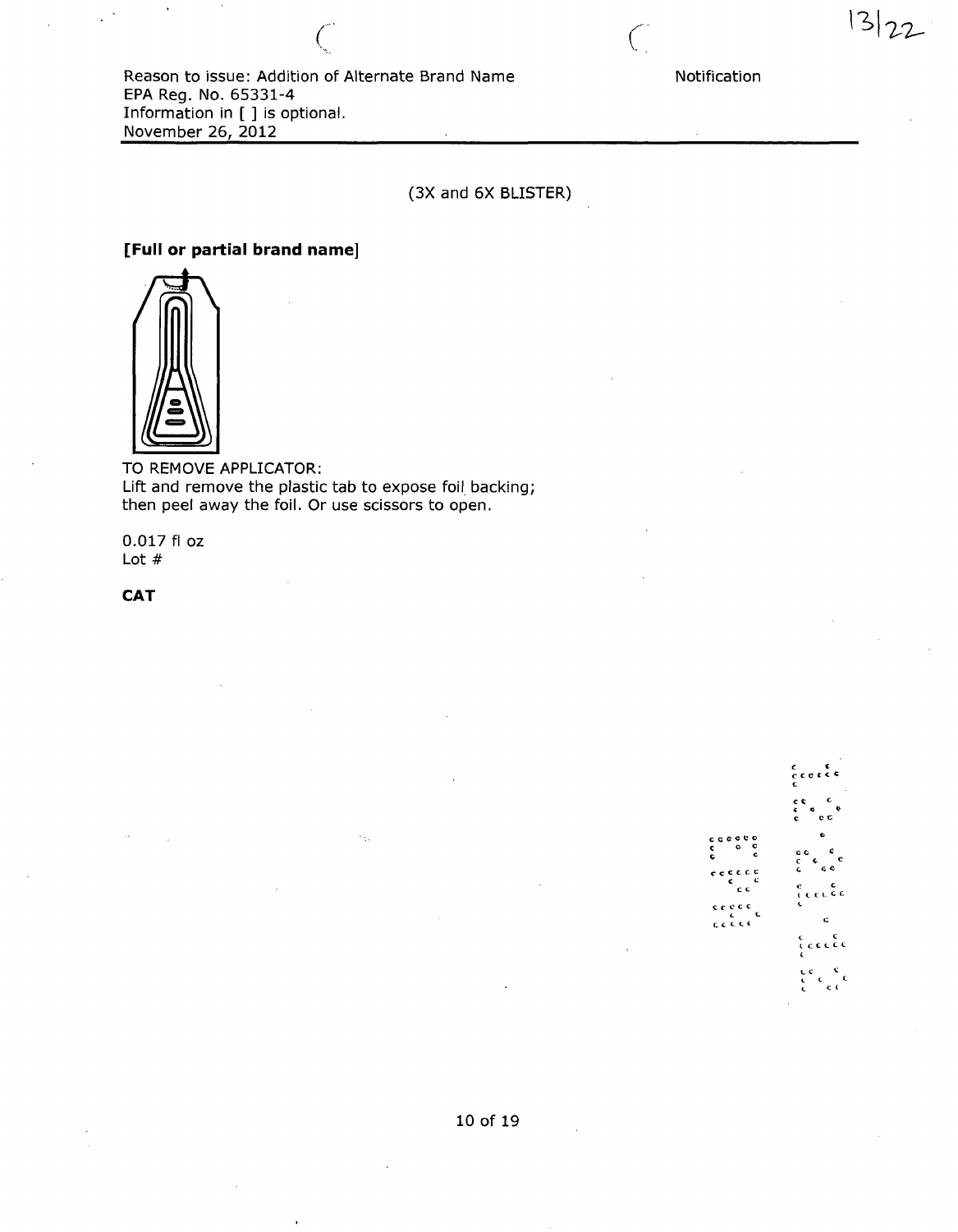$14|22$ 

(IX, 3X, 6X PIPETTE)

 $\sim$  5

MERIAL Contains: fipronil (9.8%) (S)-methoprene (11.8%)



## 0.017 fl OZ [Full or partial brand name]

Keep out of reach of children See full label for additional directions CAUTION EPA Reg. No. 65331-4

 $c$  c c c C C C « C O  $c^{\sim}$   $c^{\sim}$  c  $\frac{3}{2}$  a c c < d dit  $\begin{array}{l} c \mathrel{\mathop{\varepsilon}} \mathrel{\mathop{\varepsilon}} \mathrel{\mathop{\varepsilon}} \mathrel{\mathop{\varepsilon}} \mathrel{\mathop{\varepsilon}} \mathrel{\mathop{\varepsilon}} \mathrel{\mathop{\varepsilon}} \mathrel{\mathop{\varepsilon}} \mathrel{\mathop{\varepsilon}} \mathrel{\mathop{\varepsilon}} \mathrel{\mathop{\varepsilon}} \mathrel{\mathop{\varepsilon}} \mathrel{\mathop{\varepsilon}} \mathrel{\mathop{\varepsilon}} \mathrel{\mathop{\varepsilon}} \mathrel{\mathop{\varepsilon}} \mathrel{\mathop{\varepsilon}} \mathrel{\mathop{\varepsilon}} \mathrel{\mathop{\varepsilon}} \mathrel$ وورده ີເຖິງ<br>ເຄີຍ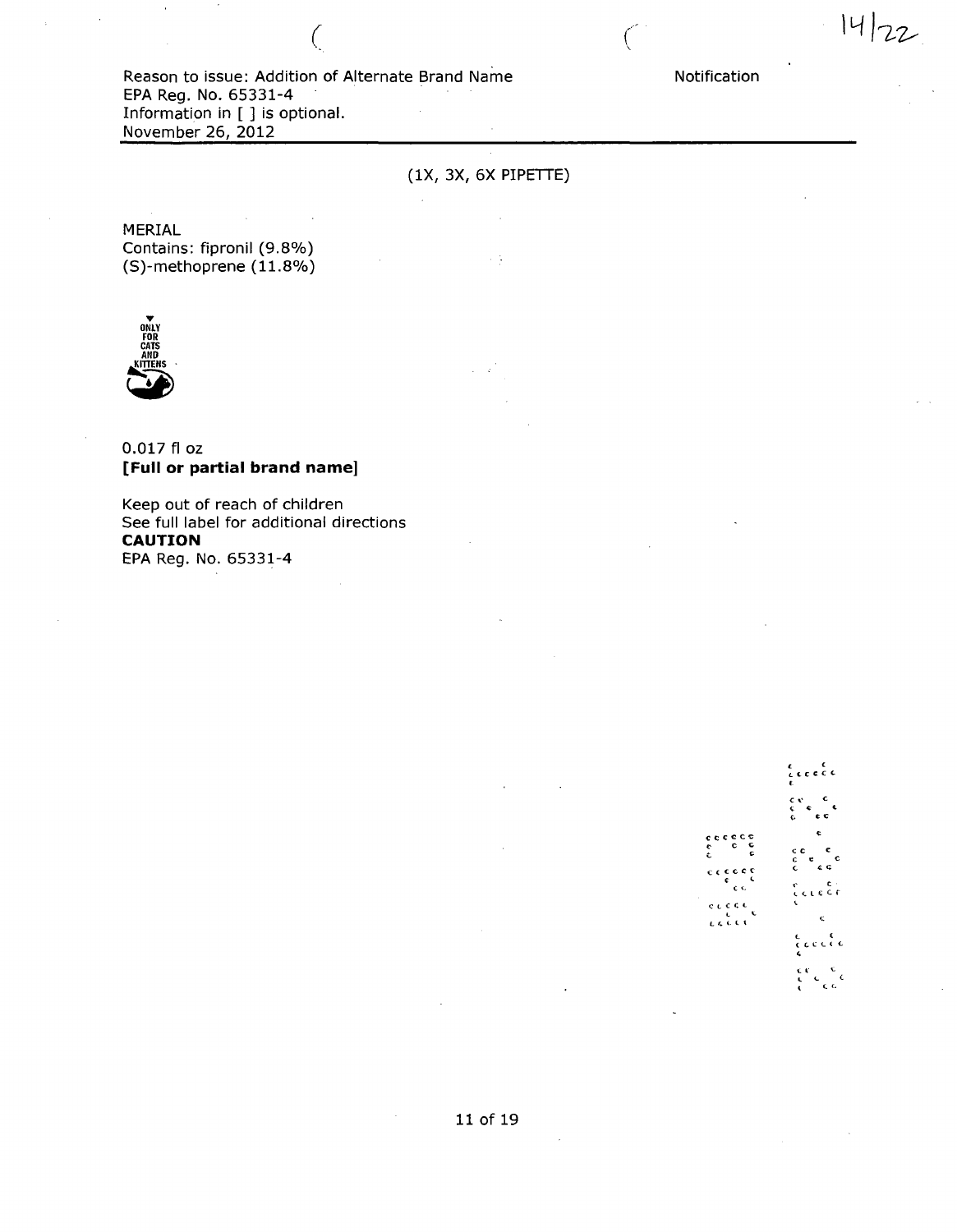c c c c c  $c$  c c  $\frac{\epsilon}{\epsilon c}$  c c c t c c I C c t\_ c c t. c e c o c c

 $15122$ 

## (3X AND 6X COMPLIANCE CARD - FRONT)

FRONTLINE®

See other side for more.......







| Fleas<br><b>Chewing Lice</b><br>Ticks |  |
|---------------------------------------|--|
|---------------------------------------|--|

Some tips and other information

- $\mathcal{G}$  To successfully control fleas and ticks, all dogs and cats must be treated with their own dose of FRONTLINE®.
- $\mathbb{R}$  Apply according to label instructions, ensuring the product is applied to the skin, not on top of the fur and not near the collar. It may be helpful to remove the collar before application, so it doesn't absorb the product.
- $\boxtimes$  Remember, your pet needs to be dry at the time FRONTLINE is applied and remain dry 24 hours after application.
- $^\circledR$  Verify pipette is empty after application (multiple squeezes may be necessary to apply the entire dose).
- $\mathbb{R}$  Even indoor pets need flea and tick control because you or other pets in the household may bring fleas into the home. These fleas can lead to a flea infestation.

r ε<br>ερεεεε FLEAS: What you need to know It can take up to 3 months to get rid of a serious flea infestation because of all of the flea life stages that existed BEFORE you started using FRONTLINE. c c

| The adult fleas on your pet may just<br>be the tip of the infestation iceberg. |
|--------------------------------------------------------------------------------|
| Adult Fleds live up to 120 days<br>Pupae can survive<br>up to 174 does         |
| The larval stage<br>lasis 5-11 days                                            |
| Enas will halch<br>in 1-10 days                                                |
| The average flea life cycle in the                                             |
| home is about 21 days lona.                                                    |

12 of 19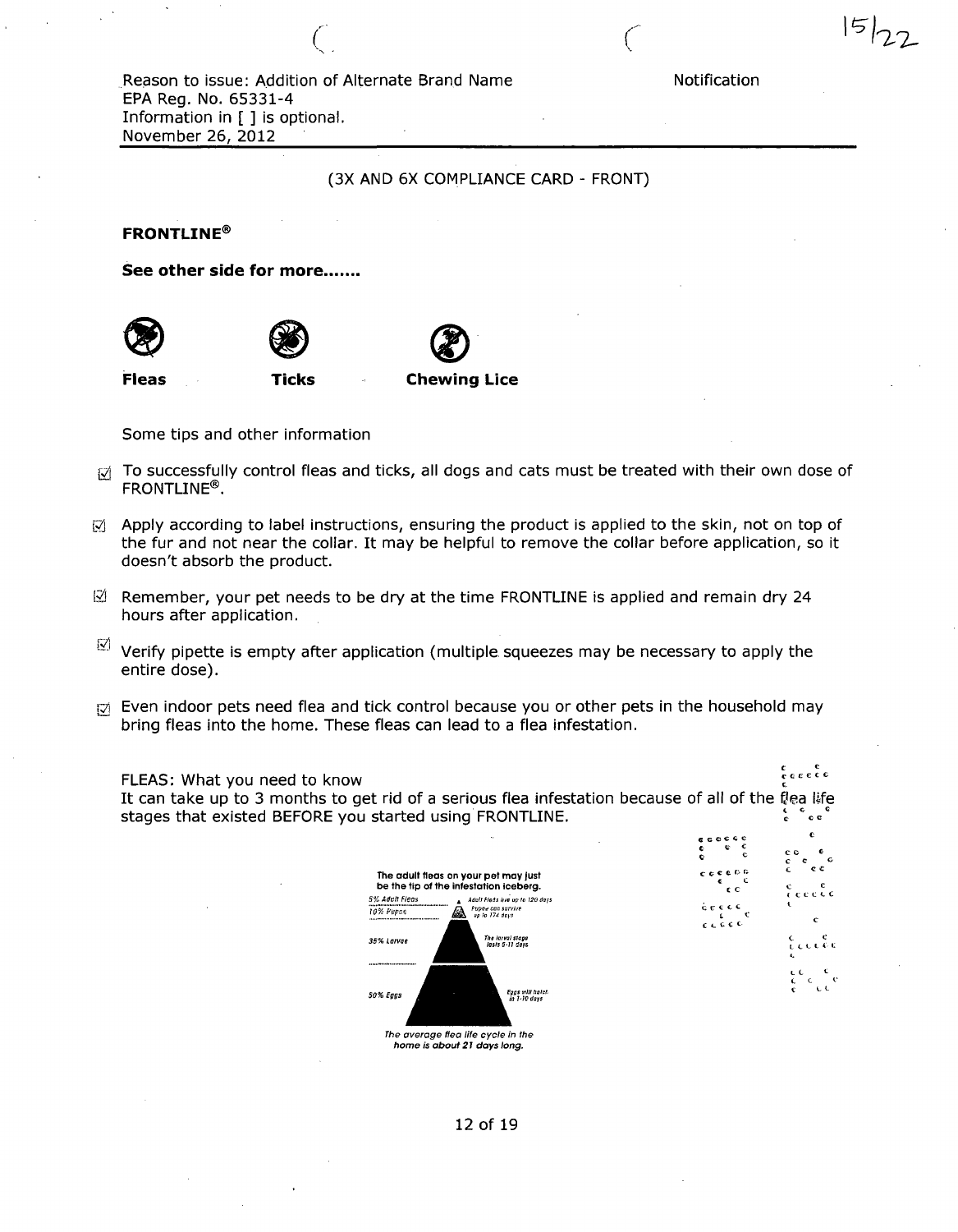C C O C «. O £ C C c c c c c c C C C C L C C t. C C < L L L L L  $\mathcal L$ 

## (3X AND 6X COMPLIANCE CARD - BACK)

Calendar Reminder Stickers

To ensure continued protection of your pets, use these stickers as a reminder to apply and repurchase FRONTLINE.

After treating your pet for the first time, peel off the sticker and place on your calendar that day.

Place the remaining stickers on your calendar as a reminder to apply FRONTLINE monthly.

Don't forget to re-purchase!

#### QUESTIONS?

Contact your veterinarian or call our technical experts at 1-800-660-1842. Monday-Friday, 8am-8pm. For more information, visit www.FRONTLINE.com.

©FRONTLINE and TOP SPOT are registered trademarks of Merial. ©2012 Merial Limited, Duluth, GA. All rights reserved.

6 Months use all 6 stickers 3 stickers that read "Apply FRONTLINE®" with a picture of a pipette 3 Months 3 stickers that read "Apply FRONTLINE®" with a picture of a pipette

Bar Code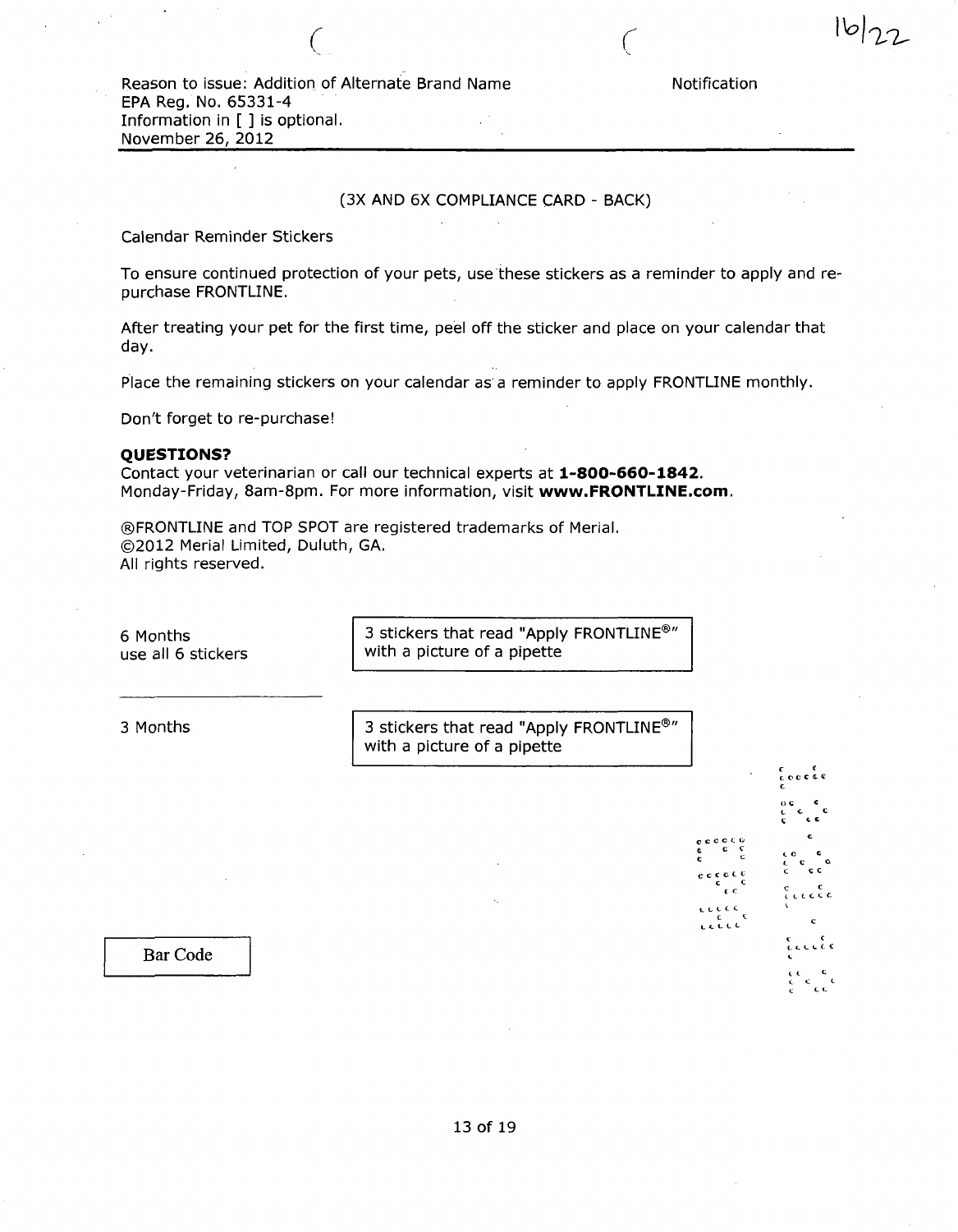Reason to issue: Addition of Alternate Brand Name EPA Reg. No. 65331-4 Information in [ ] is optional. November 26, 2012

 $\overline{\zeta}$ 

## (FRONT PANEL OF IX Insert)

## [Full or partial brand name]

EPA Reg. No. 65331-4 EPA Est. No. 65331-FR-2 MADE IN FRANCE

Picture of Cat

## Kills fleas, flea eggs & larvae, ticks, [&] chewing lice [& mosquitoes]

- Fast-acting
- Long-lasting
- Waterproof

#### ACTIVE INGREDIENTS:

| (S)-methoprene11.8%           |  |
|-------------------------------|--|
| <b>INERT INGREDIENTS78.4%</b> |  |
|                               |  |

Contains 1-0.017 fl oz (0.50 ml) applicator 1 monthly dose

## Kills ticks, including those that may transmit Lyme disease

Bar Code

| For use ONLY on CATS & KITTENS 8 weeks and Older.                                                                                                |                                                                                      | c.e.e.e.                                                                                    |
|--------------------------------------------------------------------------------------------------------------------------------------------------|--------------------------------------------------------------------------------------|---------------------------------------------------------------------------------------------|
| See inside panels for FIRST AID and PRECAUTIONARY statements.<br>KEEP OUT OF REACH OF CHILDREN<br><b>CAUTION</b><br>$\sim$ 100 $\pm$<br>$1 - 14$ | 0.0000<br>≎ຸ≎<br>$c$ $c$ $c$ $c$ $c$ $c$<br>c.<br>εc<br>cecco<br>$c$ $c$ $c$ $c$ $c$ | сe<br>$\pmb{a}$<br>G<br>e e.<br>c c<br>$rac{c}{c}$ $rac{c}{c}$<br>C.<br>c.<br>$c$ c c c c c |
|                                                                                                                                                  |                                                                                      | ce<br>L C                                                                                   |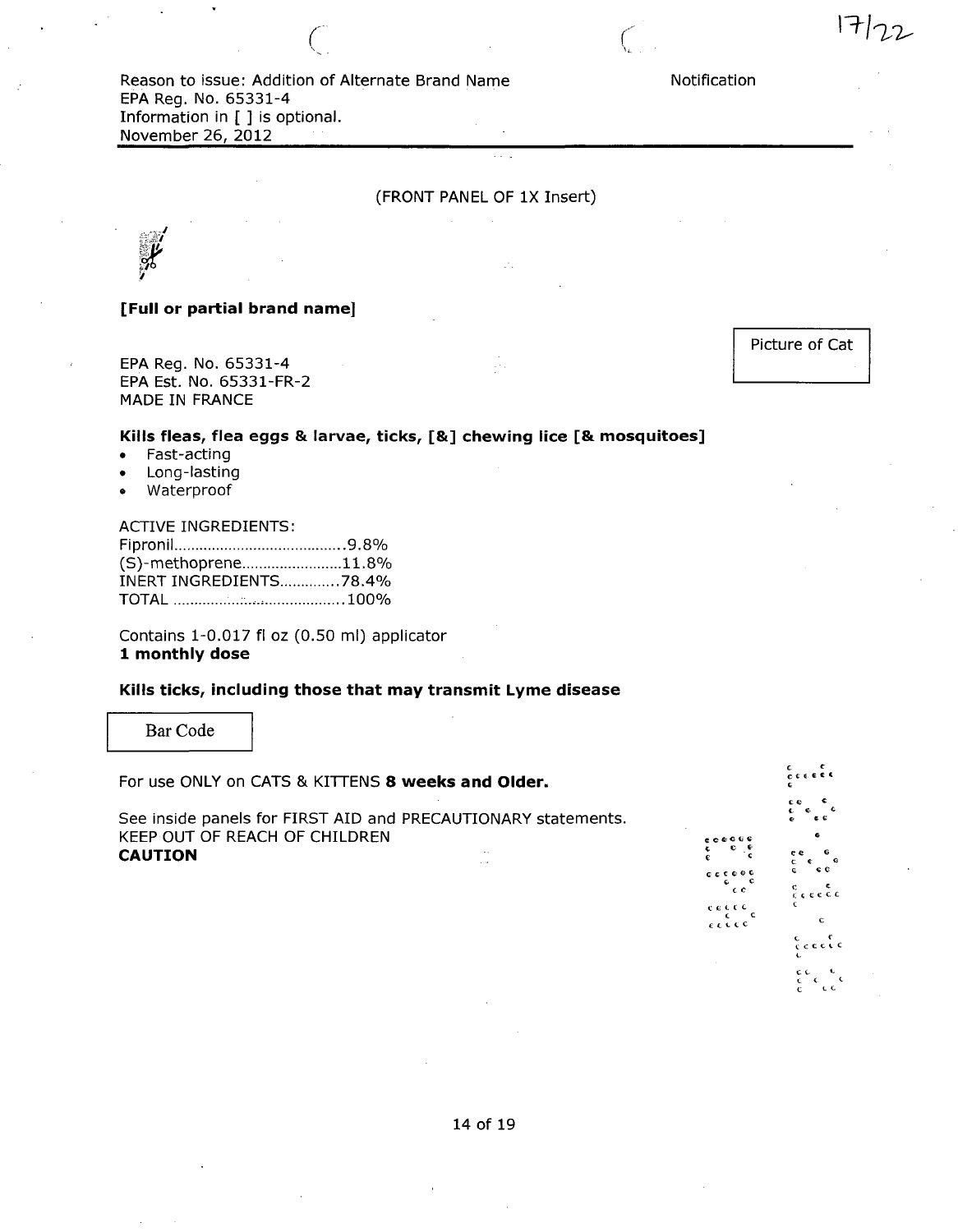Reason to issue: Addition of Alternate Brand Name Notification EPA Reg. No. 65331-4 Information in [ ] is optional. November 26, 2012

 $\overline{C}$ 

#### (INNER PANELS FOR 1X INSERT)

## [Full brand name]

For use ONLY on CATS & KITTENS 8 weeks or older: Fast-acting, long-lasting, waterproof treatment and control of fleas, flea eggs & larvae, ticks, [and] chewing lice [and mosquitoes]. ACTIVE INGREDIENTS fipronil 9.8% (S)-methoprene 11.8% INERT INGREDIENTS ...78.4% TOTAL ..100.0% KEEP OUT OF REACH OF CHILDREN CAUTION [Full or partial brand name]: Fleas • Kills fleas, flea eggs and flea larvae • Prevents all flea stages (egg, larvae, pupae) from developing • Stops existing infestations and prevents establishment of new infestations • Kills fleas which may cause flea allergy dermatitis **Ticks** • Kills all life stages of ticks (larva, nymph and adult), including brown dog ticks (Rhipicephalus sanguineus), American dog ticks (Dermacentor variabilis), lone star ticks (Amblyomma americanum) and deer ticks (Ixodes scapularis) • Kills ticks that may transmit Lyme disease, haemobartonellosis, ehrlichiosis, babesiosis, anaplasmosis and other tick-borne diseases Lice • Rapidly eliminates chewing lice infestations [Mosquitoes] • [Kills mosquitoes] [Full or partial brand name] is approved for use on all cats, including: • Breeding, pregnant, and lactating queens • Kittens as young as 8 weeks .c^ec \* One spot application is all that's needed: [Full or partial brand name] spreads from the single point of application, rapidly covering the.

entire cat and localizing in the hair, on the surface of the skin and in the sebaceous glands. These glands act as a reservoir, continuously replenishing FRONTLINE Plus (\$fce from formald name) onto the skin and hair coat, so it keeps working even if the cat gets wet. Fleas, ticks. and chewing lice are killed quickly after coming into contact with a treated cat. Fleas and ticks do not need to bite the cat in order to die.<br> **DIBECTIONS EOD HEE** 

#### **DIRECTIONS FOR USE**

It is a violation of Federal Law to use this product in a manner inconsistent with its labeling. Do not allow children to apply product. TO PREVENT HARM TO YOU AND YOUR PET, READ ENTIRE LABEL AND DIRECTIONS BEFORE EACH USE. FOLLOW ALL DIRECTIONS AND PRECAUTIONARY, STATEMENTS CAREFULLY. USE ON CATS ONLY. DO NOT USE ON RABBITS. DO NOT USE ON " OTHER ANIMALS.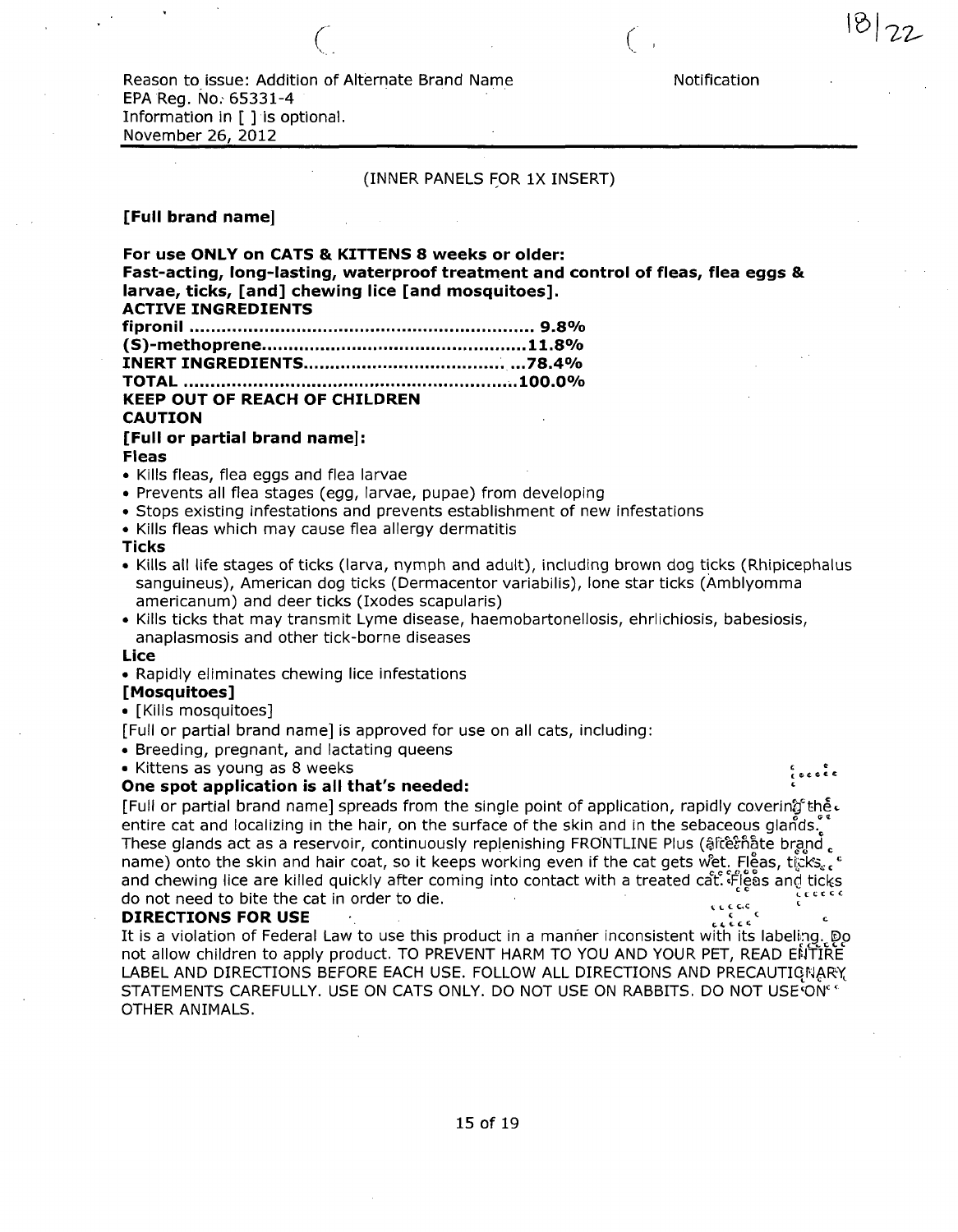$\overline{C}$ 

## (INNER PANELS FOR IX - CONT.)

To kill fleas, flea eggs & larvae, ticks, chewing lice and mosquitoes, apply [Full or partial brand name] as follows:

• OPEN Applicator.

Hold upright with foil side toward you and snap applicator tip.

• APPLY [Full or partial brand name].

Part the cat's hair above the shoulder blades, at the base of the neck. Place the applicator tip just above the skin and squeeze. Apply entire contents of the applicator in a single spot directly onto the cat's skin. Do not apply on top of the hair coat. Avoid contact with treated area until dry.

[Full or partial brand name] is approved for use on all cats, including breeding, pregnant, and lactating queens and kittens as young as 8 weeks.

[Full or partial brand name] remains effective even after bathing, water immersion, or exposure to sunlight.

## FREQUENCY OF APPLICATION

When used monthly, [Full or partial brand name] completely breaks the flea life cycle and controls tick and chewing lice infestations. Do not reapply [Full or partial brand name] for 30 days.

[Full or partial brand name] kills adult fleas, flea eggs, and flea larvae for up to six weeks. [Full or partial brand name] also prevents development of all flea stages for up to six weeks. [Full or partial brand name] can control fleas for up to six weeks, however, if there is a high risk of reinfestation or if the cat has fleas which may cause flea allergy dermatitis, a once monthly application may be needed.

[Full or partial brand name] kills ticks for at least one month. A once monthly application is recommended where tick control is needed. [Full or partial brand name] kills all life stages of ticks (larva, nymph and adult). [Full or partial brand name] kills ticks that may transmit Lyme disease, haemobartonellosis, ehrlichiosis, babesiosis, anaplasmosis and other tick-borne diseases.

[Full or partial brand name] kills chewing lice for at least one month. A once monthly application is recommended where chewing lice control is needed.

[[Full or partial brand name] kills mosquitoes within 24 hours for up to 14 days, and with 148 hours for up to 28 days, with a monthly application.]

#### **STORAGE AND DISPOSAL**

Do not contaminate water, food, or feed by storage and disposal.

STORAGE. Store unused product in original container only, out of reach of children and animals.

PESTICIDE DISPOSAL. If partly filled: Call your local solid waste agency of 2-800-**CLEANUP** for disposal instructions. Never place unused product down any indoard, εςίες or outdoor drain.

CONTAINER DISPOSAL. If empty: Nonrefillable container. Do not reuse or refill this access container. Place in trash or offer for recycling if available. FIRST AID

Have the product container or label with you when calling a poison control center or doctor or going for treatment.

IF SWALLOWED: Call a poison control center or doctor immediately for treatment advice. Have person sip a glass of water if able to swallow. Do not induce vomiting unless told to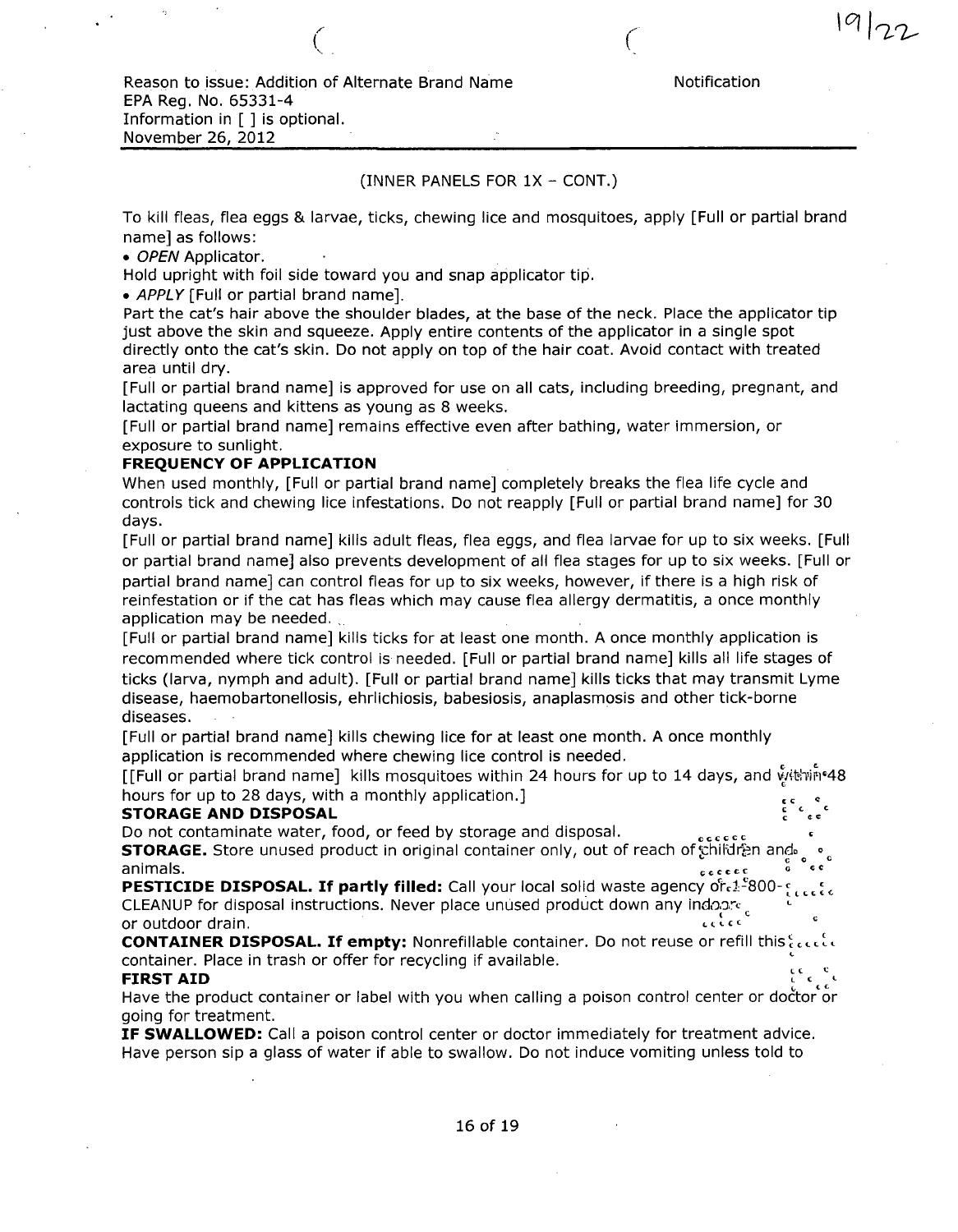20/22

 $\bigcup$ 

## (INNER PANELS FOR IX - CONT.)

do so by a poison control center or doctor. Do not give anything by mouth to an unconscious person.

IF IN EYES: Hold eye open and rinse slowly and gently with water for 15-20 minutes. Remove contact lenses, if present, after the first 5 minutes, then continue rinsing eye. Call a poison control center or doctor for treatment advice.

IF ON SKIN OR CLOTHING: Take off contaminated clothing. Rinse skin immediately with plenty of water for 15-20 minutes. Call a poison control center or doctor for treatment or advice.

## PRECAUTIONARY STATEMENTS

#### HAZARDS TO HUMANS. CAUTION.

Harmful if swallowed. Causes eye irritation. Avoid contact with skin, eyes or clothing. Wash hands thoroughly with soap and water after handling and before eating, drinking, chewing gum, or using tobacco.

#### HAZARDS TO DOMESTIC ANIMALS.

For external use only. Do not use on kittens under 8 weeks of age. Individual sensitivities, while rare, may occur after using any pesticide product. Pets may experience some temporary irritation at the site of product application. If signs persist, or become more severe within a few days of application, consult a veterinarian immediately. Certain medications can interact with pesticides. Consult a veterinarian before using on medicated, debilitated or aged animals. Call 1-800-660-1842, Monday-Friday, 8am-8pm EST.

#### PHYSICAL OR CHEMICAL HAZARDS

COMBUSTIBLE: Do not use or store near heat or open flame.

#### WARRANTY

To the extent consistent with applicable law, seller makes no warranty, expressed or implied, concerning the use of this product other than indicated on the label. Buyer assumes all risk of use and handling of this material when such use and handling are contrary to label instructions.

#### Merial Limited

3239 Satellite Blvd. Duluth, GA 30096-4640, USA

©FRONTLINE and TOP SPOT are registered trademarks of Merial. ©2012 Merial Limited, Duluth, GA. All rights reserved.



etc c c c

€ e e e c c c c l c c c < «>c t c ce « C O < C CO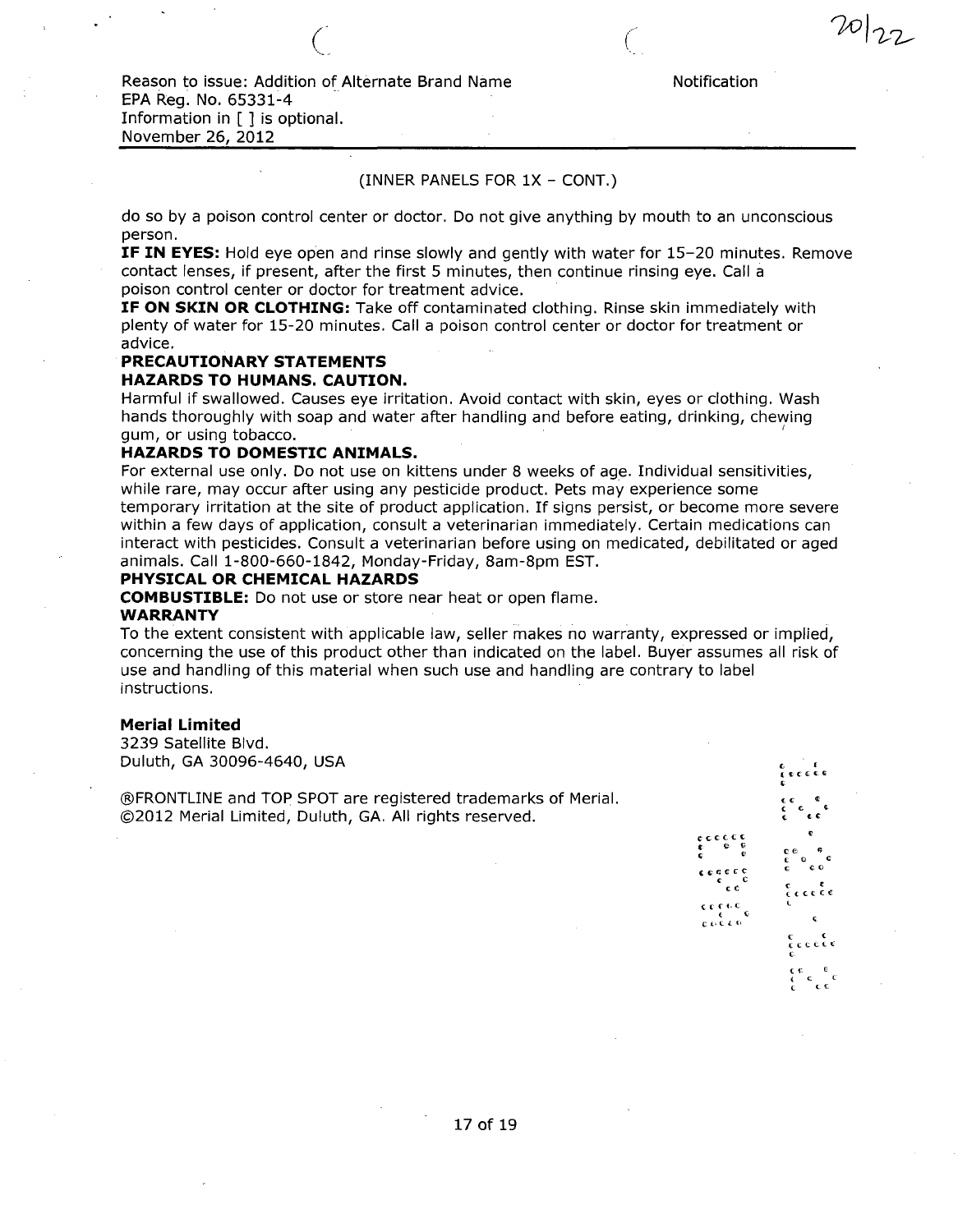Reason to issue: Addition of Alternate Brand Name Motification

(BACK PANEL OF IX Insert)

C (

## How to Apply [Full or partial brand name]

EPA Reg. No. 65331-4

November 26, 2012 •

Information in [ ] is optional.





# Step 1.

OPEN Applicator

Hold upright with foil side toward you and snap applicator tip.

### Step 2.

## APPLY [Full or partial brand name]

Part the cat's hair above the shoulder blades, at the base of the neck. Place the applicator tip just above the skin and squeeze. Apply entire contents of the applicator in a single spot directly onto the cat's skin. Do not apply on top of the hair coat. Avoid contact with treated area until dry.

## Questions or Comments? Call: 1-800-660-1842. Monday-Friday, 8am-8pm EST or visit us at www. FRONTLINE.com